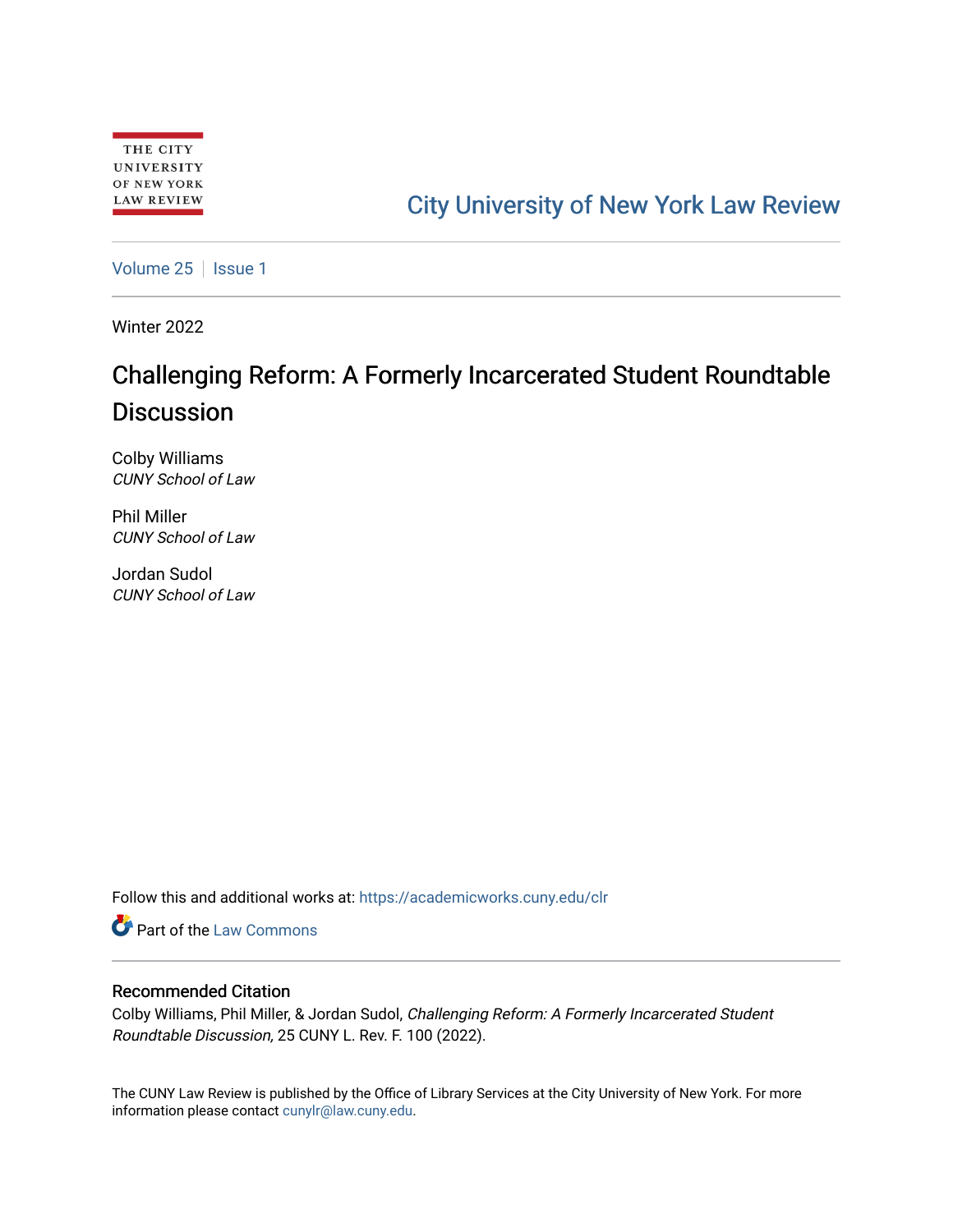## **CHALLENGING REFORM: A FORMERLY INCARCERATED STUDENT ROUNDTABLE DISCUSSION**

*Footnote Forum Podcast, a CUNY Law Review Production* 

Colby Williams: Hello, hello, hello. Welcome to another episode of the Footnote Forum podcast, part of CUNY School of Law's *Law Review*. 1 This is our podcast version of the Footnote Forum, the digital version of our *Law Review*, which is a journal we put out every year, twice a year usually. We have been bringing you podcast episodes for the last three years. We are happy to bring you another episode as part of our 25.1 Volume, which is our fall release 2021. The theme of Footnote Forum in Fall 2021 was "Challenging the Assumptions of Reform." We tried to print articles on our website from incarcerated or formerly incarcerated writers, and also from a professor who [works] in the public defense world. The idea of doing that was to ask ourselves: *What counts as legal scholarship? Is it just highly academic works that require a lot of research written by professors? Or can it also be based on lived experience?* When you have people who have been through the criminal legal system, maybe they are unable to research to support the things they have seen and the statements they're making with academic research, but they can tell you it's true because they have lived it. *Do we consider that scholarship in the same way we do the other stuff?* So, this fall, we have been running articles on our website that are either highly academic, very personal, or anything in between. We want to continue that theme in this episode of the podcast by bringing you a roundtable discussion from some of the formerly incarcerated students who are currently enrolled at CUNY School of Law. So, I am joined today by my friends.

Let's introduce ourselves! I am Colby Williams. I am formerly incarcerated. I am a 3L at CUNY School of Law, and I am a Footnote Forum Editor on *CUNY Law Review*. I have participated in Moot Court, done some internships. I am a friend, and a son, and a brother.

Phil Miller: And I am Phil Miller. I am a 2L at CUNY School of Law. I am also formerly incarcerated, and I have done lots of things, but

<sup>&</sup>lt;sup>1</sup> See Footnote Forum, CUNY L. REV., https://perma.cc/M7BW-8T8X (last visited Dec-30, 2021).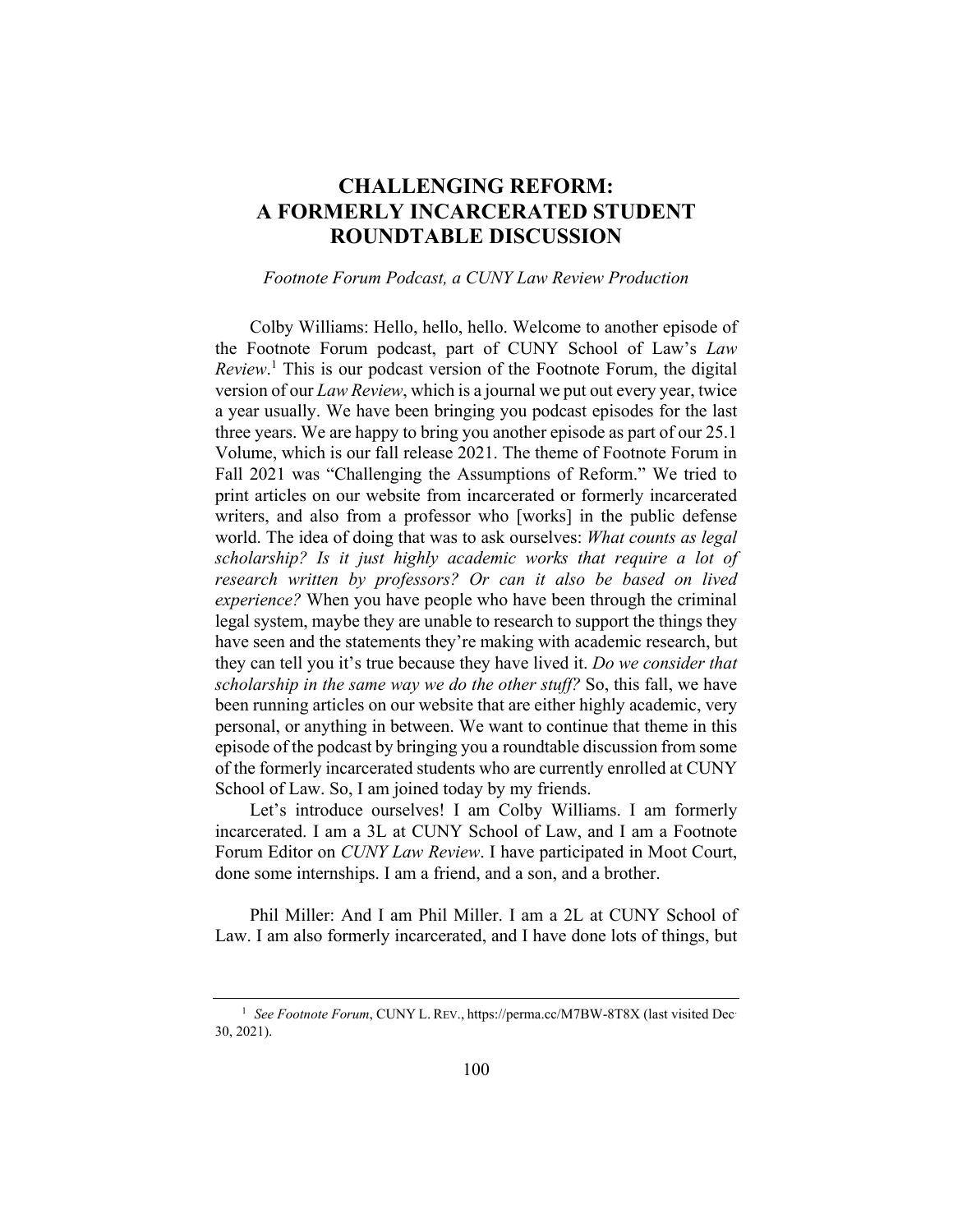we will probably get into some of those things as we go on. One more person is left to introduce themselves.

Jordan Sudol: And I am Jordan Sudol. I am a 3L at CUNY School of Law, and I am just a man.

Colby: Just a man?

Phil: Who's also . . . nice.

Jordan: I'm just a nice man.

Phil: Just a nice guy.

Colby: There are some others at our school. We have classmates and peers who've seen the inside of jails, seen the inside of prisons, have runins with the cops, maybe with immigration officials. So, this is not like we do not have a monopoly on this subject. We're just the only people who could show up today for this podcast. We are going to try to bring you some valuable insight about our experiences as people who have had involvement with the criminal legal system but then went on to pursue a degree in law and who've now had involvement with the academic world in a law school. We are going to talk a little bit about why we think our experiences are valuable in that world; why we think it's going to serve us and the legal community as we move out into the job sector and hopefully get employed someday.

Hopefully we graduate. Hopefully we pass the bar. Hopefully we actually get jobs. So, we are going to bring all that today in an extension of, like I said, "What counts as legal scholarship?" [with a] focus[] on lived experience. So, I want to ask you guys to start off.

What made you want to go to law school? And, why do you think it has been a good decision or a bad decision so far?

Phil: I guess I'll answer that question first (chuckles). Thanks, Jordan. Um, I was actually trying to do the same thing to Jordan, but he made it more obvious (chuckles). So what made me want to go to law school? Well during my incarceration for—I was incarcerated in a New York State prison for 17 years and during that time I worked as what was called, what is referred to as a jailhouse lawyer.<sup>2</sup> And, doing that kind of

<sup>2</sup> *Jailhouse Lawyer Members: What is a Jailhouse Lawyer?*, NAT'L LAW.'S GUILD, https://perma.cc/WM2B-8BC3 (last visited Dec. 30, 2021); *see also* CTR. FOR CONST. RTS. & NAT'L LAW.'S GUILD, THE JAILHOUSE LAWYERS HANDBOOK: HOW TO BRING A FEDERAL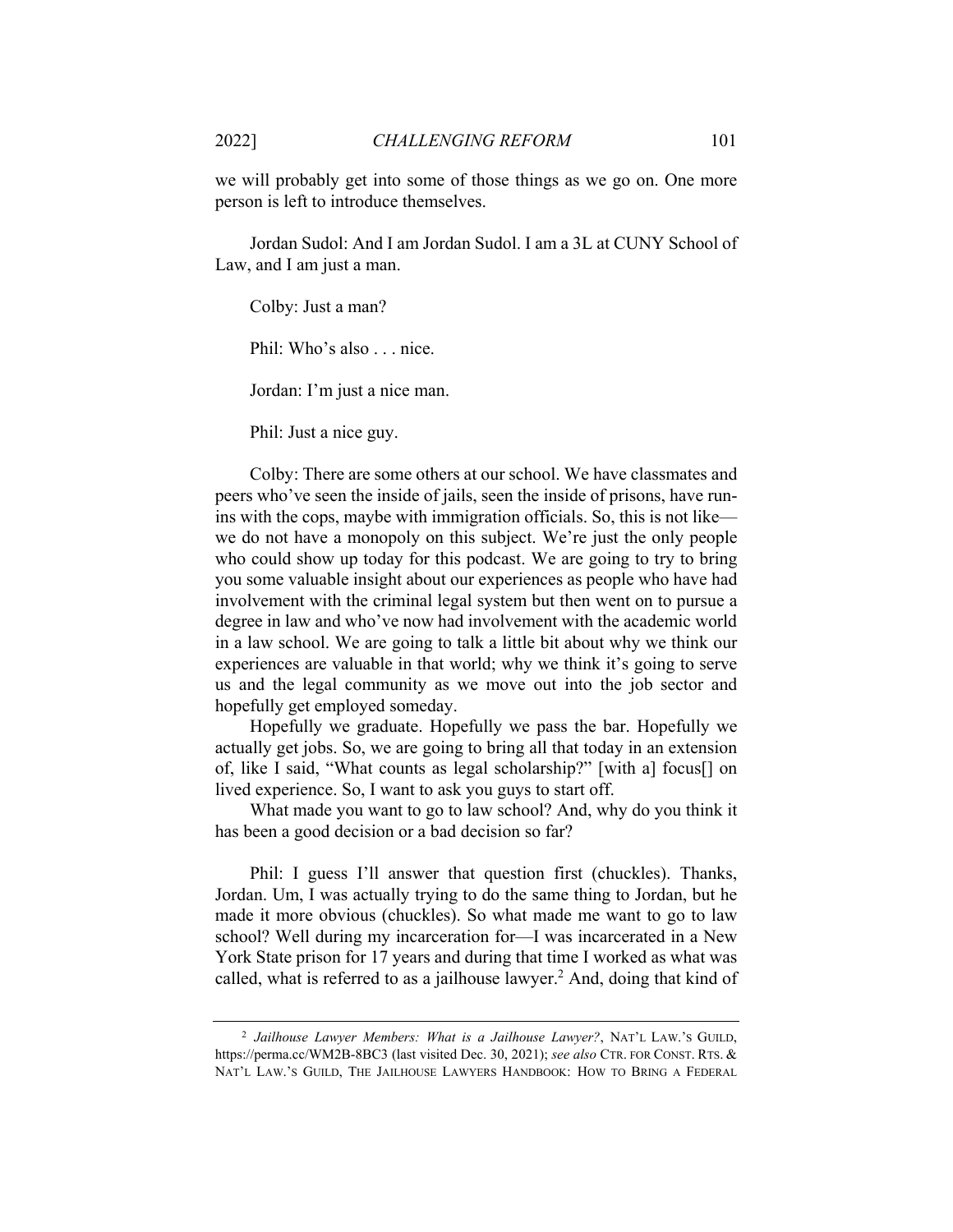work inside, helping guys challenge their cases, challenging the conditions of their confinement, I developed a passion for the law, and I became good at it. I began winning some cases, and it [the law] was something I wanted to pursue and just continue to excel at. At the time, I didn't know I could go to law school, so that was not my desire at the time. I didn't learn that until I read a newspaper article in 2005 that featured three or four attorneys in New York State who also had served time in prison, and when I read that article that's when it first dawned on me that I could actually pursue a career in law after prison.<sup>3</sup>

Once I had that idea in my head, it stuck with me and it made me want to become the best I could be at every legal thing I had—every type of legal work I could do whether it was divorce proceedings, child custody proceedings, criminal cases, civil cases, or 1983 actions.<sup>4</sup> Whatever it was, I wanted to be really good at everything. So that stuck with me, when I finally got out, I got back into criminal justice work for a while, and I was still debating, still on the fence about going to law school because it was another three-year commitment. By the end of it all I decided that I have all this, this whole wealth of experience, and it would be a shame to have developed a skill and not pursue the degree that could allow me to practice these skills on the outside. And so, I decided to give it a go, and I am very happy that I did. I'm a 2L now and I'm almost—well I can't say I am halfway through the journey, I am almost halfway through the journey. I am enjoying it though, learning a lot and looking forward to graduating though and getting my degree so I can go practice. I want to cause some trouble in a good way.

Colby: For once.

Phil: Yea . . . (chuckles).

Colby: Jordan, what about you?

Jordan: What made me want to become an attorney? Well, I guess, you know, when I started college behind the wall,<sup>5</sup> I just always knew, I guess, that a bachelor's degree was just never going to be enough or I was

LAWSUIT TO CHALLENGE VIOLATIONS OF YOUR RIGHTS IN PRISON (Rachel Meeropol & Ian Head eds., 5th ed. 2010), https://perma.cc/R4JX-N4FH.<br><sup>3</sup> *See, e.g.*, Reginald Dwayne Betts, *Could an Ex-Convict Become an Attorney? I In-*

*tended to Find Out*, N.Y. TIMES MAG. (Oct. 16, 2018), https://perma.cc/7ATL-RRGH.<br><sup>4</sup> 42 U.S.C. § 1983 (providing an individual right to sue state and local officials acting

<sup>&</sup>quot;under color of state law" for civil rights violations). 5 Nicole Lewis & Annaliese Griffin, *Life Behind the Wall*, MARSHALL PROJECT: THE

SYS., no. 7, https://perma.cc/JW3H-E6M4 (last modified Nov. 13, 2020).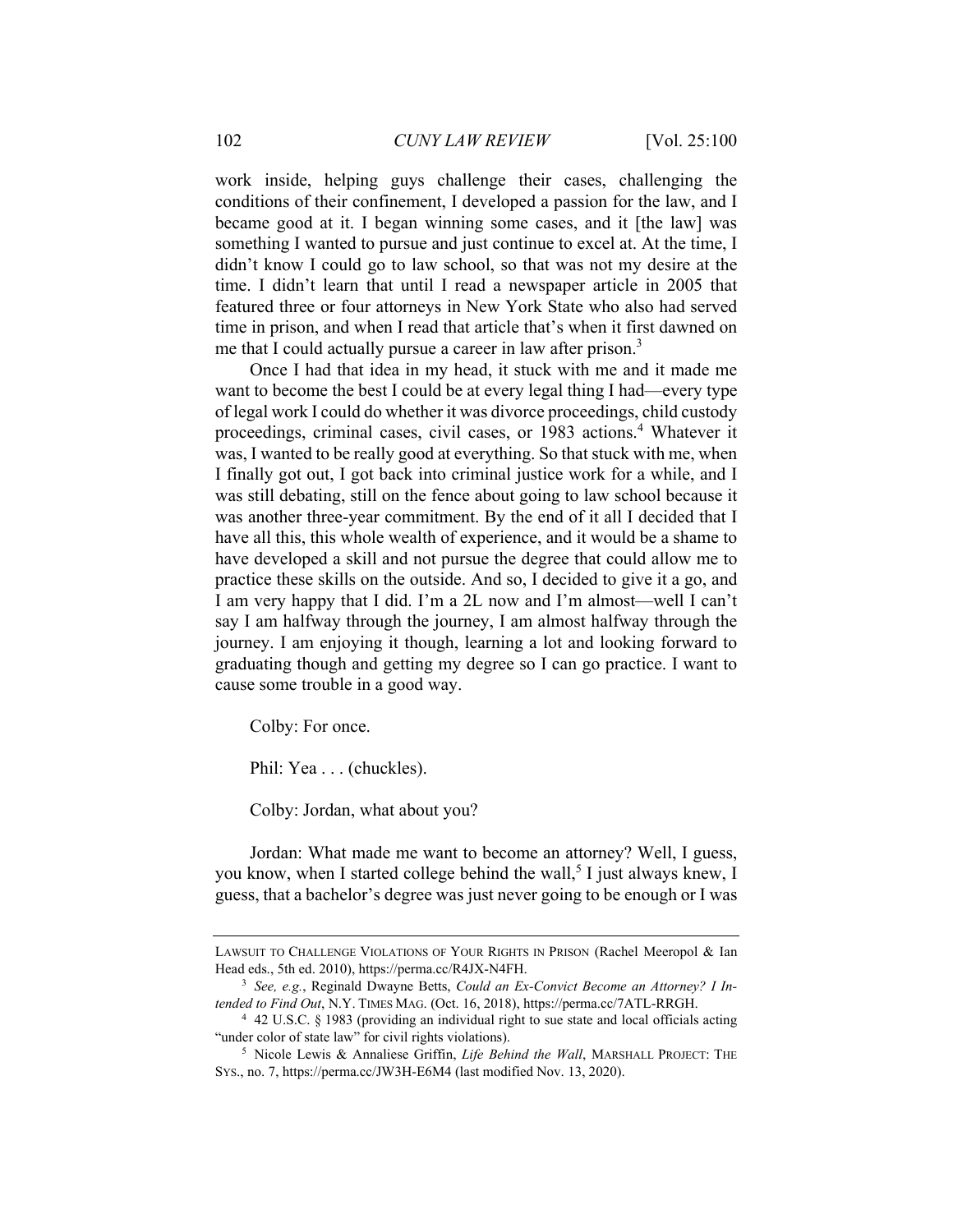never going to be satisfied with a bachelor's degree, so I was always looking for what's next. And then for me, Phil talked about seeing a news article about people who were formerly incarcerated becoming attorneys. I saw a *60 Minutes* piece a couple days after I got home about a formerly incarcerated federal inmate that won a case in the Supreme Court,<sup>6</sup> and it really intrigued me and inspired me. I used to do some law work behind the wall.<sup>7</sup> But my past experiences and then seeing that *60 Minutes* piece, I think the combination of the two really was what ultimately led me to apply to CUNY. I am going into my final year. It's been a long, long, long stretch, but definitely very excited that I did it, honestly even though I have not been excited about the last two years of school. Now in the third year with clinic work, [I am] starting to experience the real reason [why] I came to law school in the first place.<sup>8</sup> So I guess now I am embarking on that journey, you know. [This] definitely has re-sparked interest for me.

Colby: Great. I think for me, my law school origin story always feels a little less righteous than everybody else's. I had like a long period of probation,<sup>9</sup> and I was just like, I found that to be very difficult. I was just, like, working to get by. You got to, got to have a job. You have to be there when [the probation officer] shows up. You need to be home when they tell you they are going to check out your residence. You need to be with their office when they tell you to be there. Pee in this cup when you need to, you know what I mean, it's just like, there's a lot and it felt like a lot to me.<sup>10</sup> And I guess I got it in my head that I should not dream anymore. Like ambition, that's for other people now. You need to like figure out what's the best life for you within the limits that the probation office will allow you to live. It felt pretty restricting and then at some point—so you know I did okay. I got by. I worked hard, worked multiple jobs. I felt like my life was going pretty good, but I just didn't like hope for a lot or think about a lot. I just wanted to get through probation. I did not know what was going to happen next. And at some point, I was dating this woman who was finishing medical school. She did not have a criminal record, but still her and all of her classmates seemed like they just complained about it all the time. I found myself thinking like, "Man, I could do that. Your

<sup>6</sup> Steve Kroft, *Meet a Convicted Felon Who Became a Georgetown Law Professor*, CBS NEWS: 60 MINUTES (July 20, 2019, 6:59 PM), https://perma.cc/CE6M-ZTGW. 7 *Id.*

<sup>8</sup> *See generally Clinical Programs*, CUNY SCH. OF L., https://perma.cc/577E-E8JP (last

visited Dec. 30, 2021).<br><sup>9</sup> See N.Y. PENAL L. § 65 (McKinney's 2021).<br><sup>10</sup> *Probation Drug Testing*, U.S. DRUG TEST CTRS., https://perma.cc/8LQZ-74PY (last visited Dec. 30, 2021).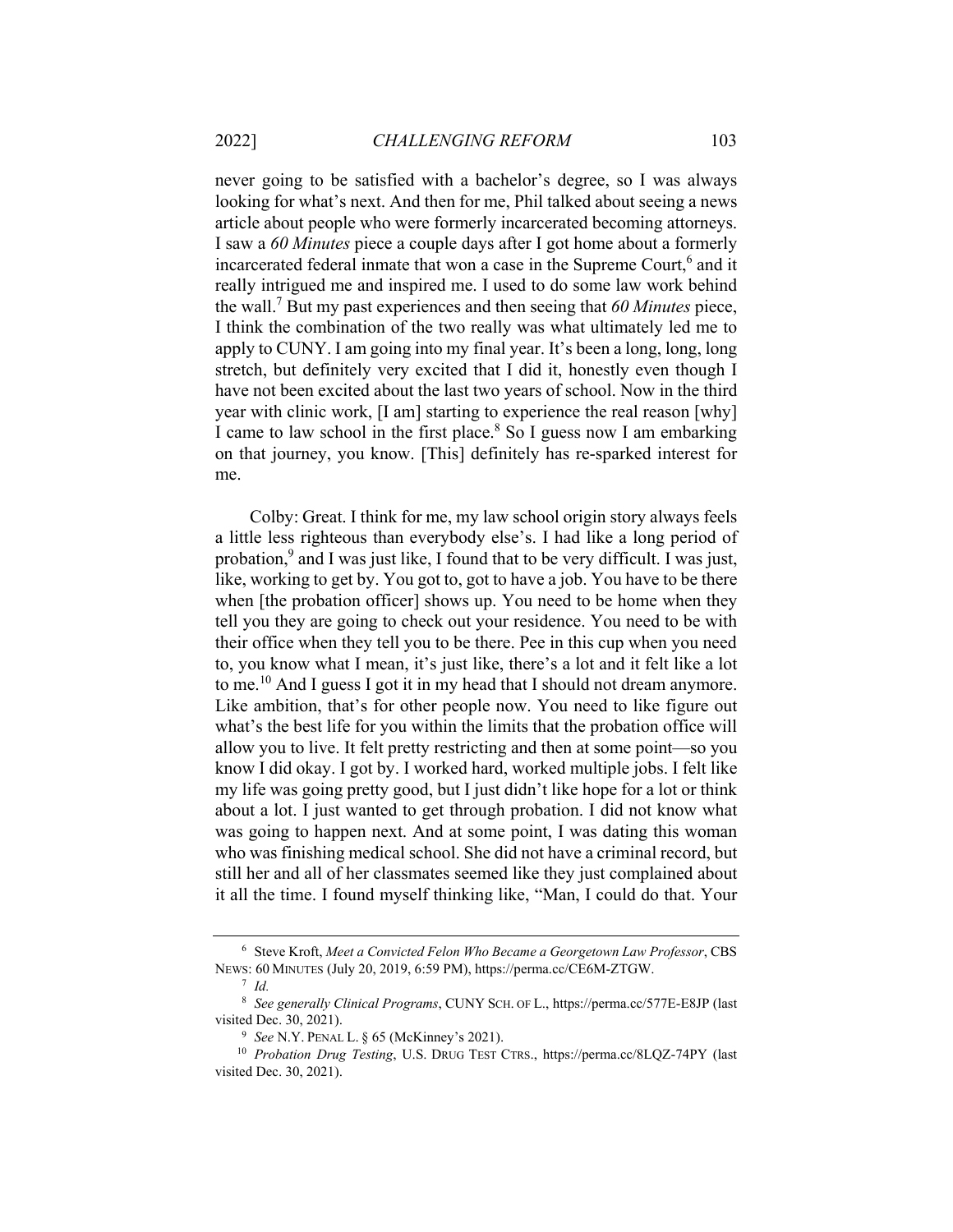life is not bad! You get to be a doctor after this! Like that sounds awesome. You get to do surgery or whatever. The world is your oyster. You are going to be making so much money!" And the thought just hit me, it was like the first time I found myself thinking I could do something like that. You know, I was like, "What if I, what if I do go to medical school? Why not? Am I allowed to do that?" I did not know, so I started looking it up. Turns out probably not allowed to go to medical school. I don't think I am allowed to get a medical license, but that did make me dream a little bit.<sup>11</sup> "Well, what kind of school could I go to? What are the possibilities out there? Maybe I could do something, maybe I can dream again."

And I found law school, and I searched online for "law school with a felony," and I found, just like you guys, I found articles about people who are out there practicing: Tarra Simmons in Washington State; I found Shon Hopwood as well; [I also found] some people locally who work in public defense agencies here in New York City. And I just started calling and emailing them and asking them questions. Come to find out, there's this whole network of people out there who have involvement with the justice system and are in law school or have graduated [and] practicing law, whatever. They turned me onto CUNY School of Law, which I had never even heard of; I am not from New York. There were students there that had organizations called FILSAA, the Formerly Incarcerated Law Student Advocacy Association.<sup>12</sup> I got their emails, got their phone numbers, and started calling them too, and one thing led to another. It was the first time I let myself think, like, "If I could do anything, what would I do?" And I hadn't had those thoughts in a long time, since I was a kid. It felt like it was for me finally, like it was something I was going to do for me and for my family and for people like who, my friends, people who have been with me the whole time. I was like, "Yeah I am not just going to settle for whatever I can get. I am going to, like, I am going to go for something." And that set off, like, a lot, most of it was in my head, but it was, like, I finally saw a path to freedom in a lot of ways that was really good for me. I think it's been a good decision, too. You know I think I got to meet a lot of people, got opportunities that I never thought I would get,

<sup>11</sup> *See* N.Y. COMP. CODES R. & REGS. tit. 8, § 28-1.2 (2020) (explaining that evidence of criminal convictions in applications for professional licenses is subject to an investigation); *see also* BUREAU OF EMS, N.Y.S. DEP'T OF HEALTH, POLICY STATEMENT NO. 15-04, CERTIFICATION OF INDIVIDUALS WITH CRIMINAL CONVICTIONS (2015), https://perma.cc /LWK7-LBNR (explaining convictions of certain misdemeanors and felonies make one ineligible for EMS certification). 12 Chrissy Holman, *Formerly Incarcerated Law Students Advocacy Organization* 

*<sup>(</sup>FILSAA) and Their Path to the Legal Workplac*e, CUNY SCH. OF L. (Dec. 3, 2020), https://perma.cc/3DR3-BCVX.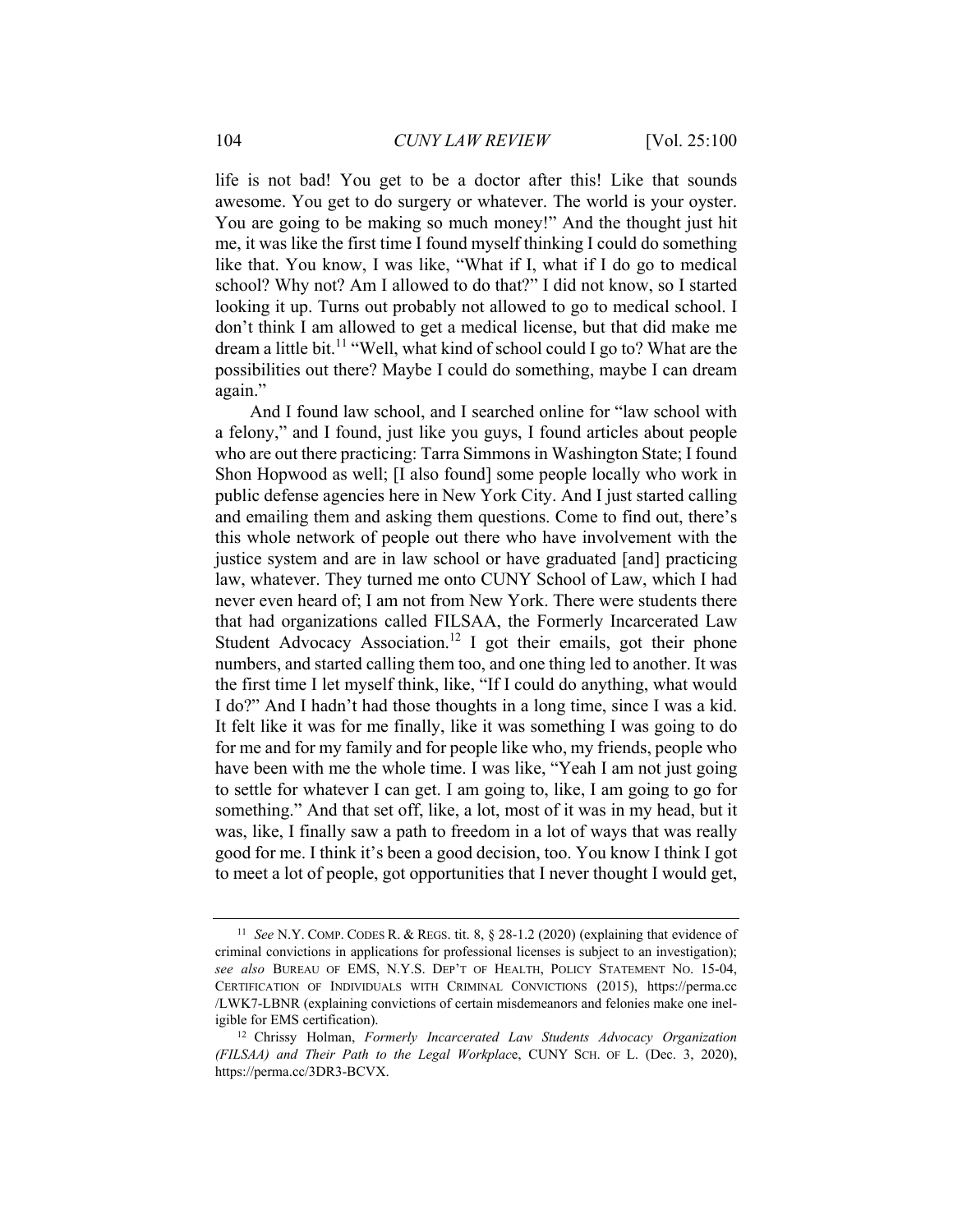and I think the work's going to be fulfilling, which brings me to something else I'd love to hear from you guys about.

The work is fulfilling to me because I feel like I bring some experience to the table that other people can't bring. So far with your internships, with legal work you did before law school, whether it was behind bars or not, can you talk just a little bit about your experience and how it has enriched your practice or your view of the practice, or even your classroom experience during law school?

Jordan: So, I don't know if it's really enriched—I don't know if my past experiences have enriched law school yet. At least not yet anyway, right because your first two years are really mostly classroom based.<sup>13</sup> You take a midterm and then you take your final and the class is done. So now I'm hoping with clinic and being able to do interviews and meet, you know, real people that have real legal issues, you know, I think it's going to bring back a lot of feelings of just being on that "other side of the table." You know, knowing what it's like to be involved in the legal system. So, I think once I get to start experiencing those experiences then I feel like my past will help, not enrich me but I hope to enrich my clients' lives, you know and make them even better. And I guess—there was a study I remember reading about in undergrad and it pretty much boils it down to—it was a study done on formerly incarcerated [people] that went on to go to college and graduate and overall most of the goals of the formerly incarcerated that go on to become college graduates was just to enrich the lives of others; it was just to give back.<sup>14</sup> And I think ultimately, that's my goal. It's not even for myself, you know, it's just for others and I think, you know, I want to enrich others' lives because of my past experiences.

Colby: How do you think that'll happen, like, just by being an attorney who brings some compassion to the table?

Jordan: I don't think it's as simple as that. I think it's about finding a balance in your work life and being able to do things that you really believe in. You know those kinds of causes like—it's not about money. It's just about, you know, helping others. That's honestly what I go back to. And how do I help others? Well, I guess in one sense is being the best attorney that I could possibly be and fighting as hard as I possibly can,

<sup>13</sup> *See What You Can Expect from Your Law School Experience*, LSAC, https://perma.cc /3NJN-C647 (last visited Dec. 30, 2021). 14 Lucius Couloute, *Getting Back on Course: Educational Exclusion and Attainment* 

*Among Formerly Incarcerated People*, PRISON POL'Y INITIATIVE (Oct. 2018), https://perma.cc /AGF5-RA3X.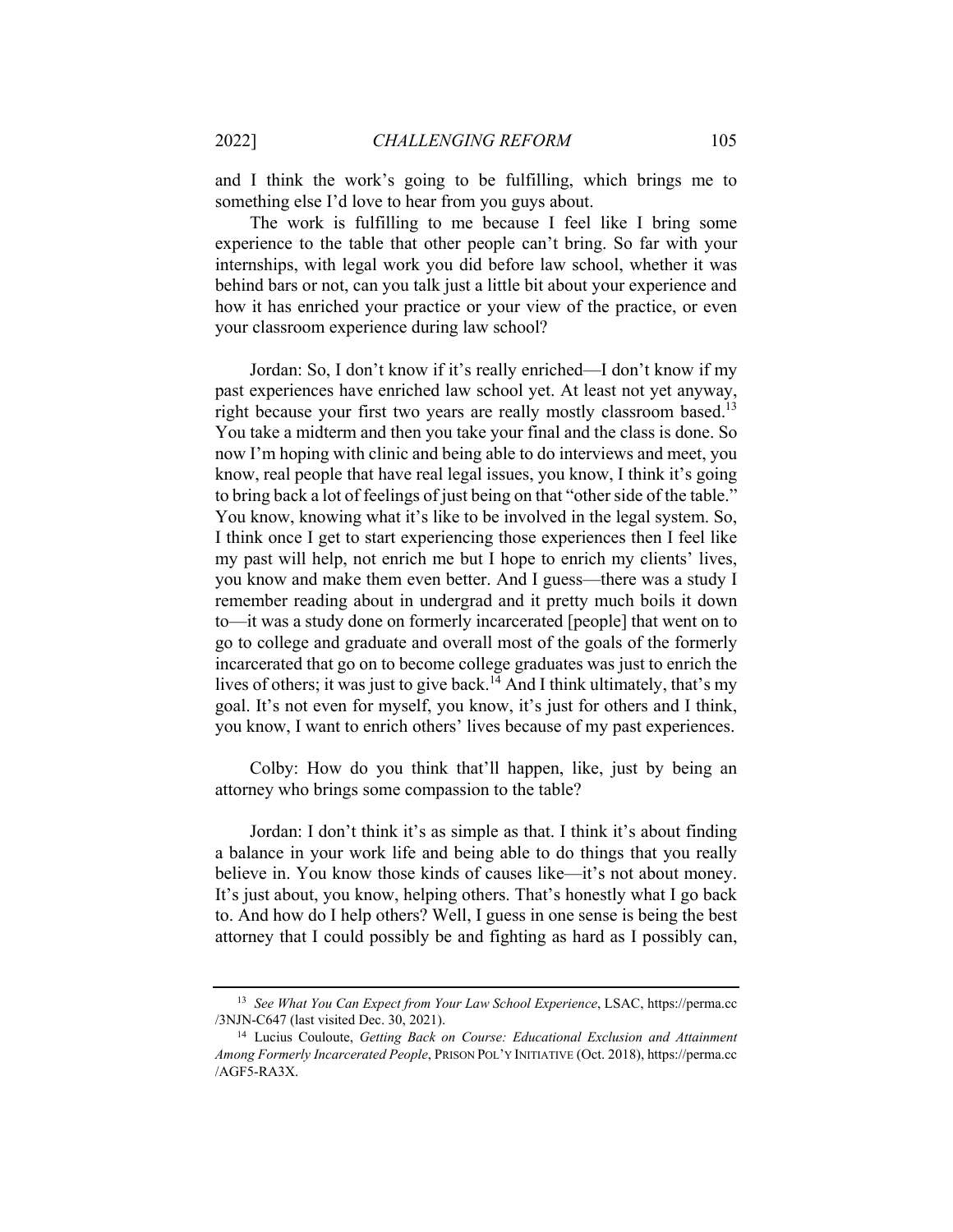but I think there's also—and it has nothing to do with clients—but it's just finding that legal work that really fulfills you, and I think you need a combination of both.

Phil: I don't know if I can say that my prior experience while incarcerated has enriched my law school experience, but I can say that it has made some things easier for me in law school. For example, I was the instructor of a legal research course inside, so when I took legal research here at the school, at CUNY Law, it was like, literally the easiest class I've had of all my classes so far.<sup>15</sup> Same thing with criminal law, because I had worked in that for so long. Other classes that were easier were LEDP (Liberty, Equality, and Due Process).<sup>16</sup> The amount of reading made it very hectic. It was difficult because of the amount of work that was required, but the concepts that were discussed were things I had a lot of experience in.17 Even now, the class I have is Constitutional Structures, so far there has been no new material introduced to me because I've encountered these things many, many times before, so it's made my law school experience a little bit easier in that regard.

In terms of "enriching," there was something else I wanted to say, I cannot remember it right now.

Colby: What about internships<sup>18</sup> or in practice, maybe your career before law school?

Phil: The word "practice" just triggered it. So, again, it's not really enriching. While I was doing legal work inside of prison, it was very hands on, you learn the cases, learn how to apply them, and you go in for specific results. What I learned in law school was what supplements that, such as the policy behind decision making, why certain rules are the way they are, why certain laws are the way they are, so that was missing from before, but I learned that in my classes now, policy, and that's probably the biggest piece that was missing before so now I have like a complete picture.

<sup>&</sup>lt;sup>15</sup> Legal Research is a required course for all first-year students and trains students in "basic legal research tools, as well as effective and efficient research methods for devising strategies to find cases, statutes, regulations, and secondary authorities with both hard-copy and computer-assisted legal research tools like LEXIS and Westlaw." *First Year Required Courses*, CUNY SCH. OF L., https://perma.cc/P5CK-A7E6 (last visited Dec. 30, 2021). 16 Liberty, Equality, and Due Process is a first-semester course taught at CUNY School

of Law and covers equal protection and substantive due process rights doctrines.<br><sup>17</sup> First Year Required Courses, supra note 15.<br><sup>18</sup> Summer Fellowships, CUNY SCH. OF L., https://perma.cc/W3RV-MBPM (last visited

Dec. 30, 2021).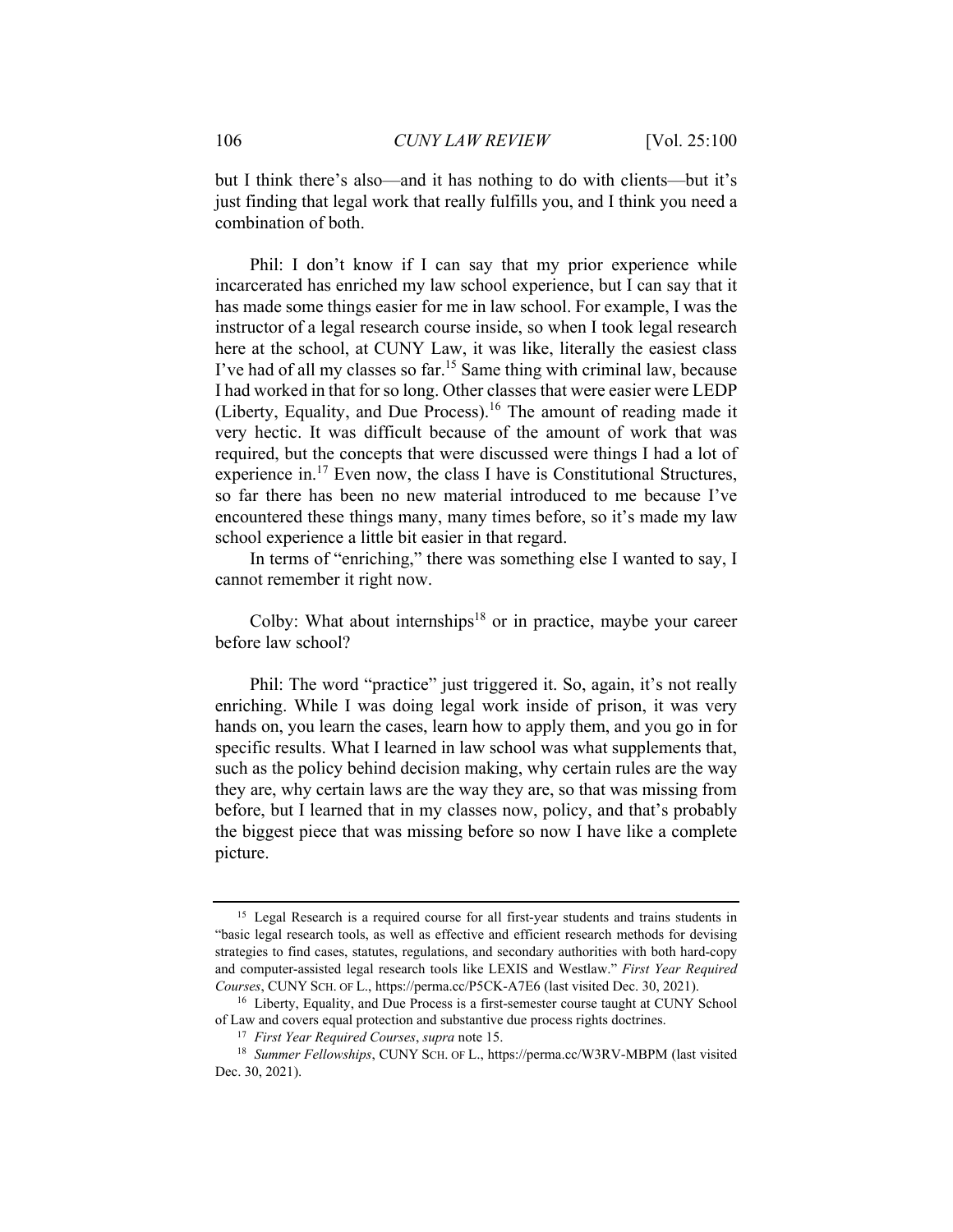I know in your 3L year, you end up in a clinic where you have handson practice to start making these things, to bring them to fruition, but I've had that [experience] prior to law school so mine is a little in reverse.<sup>19</sup> So law school is just really filling in the gaps in many ways because I went from practice to theory almost instead of starting with theory going into practice.

In terms of internships, did it make it more rewarding or enriching? Well, I had one internship so far over the summer. Dare I say what it was? It was actually a corporate law internship, and I loved it. It was great. It was a lot of work, and I learned a lot. Again, I don't think my prior experience while incarcerated made that experience more enriching. I loved [my internship] for what it was. Everything that I learned there was something new. There were areas of the law that I never thought of looking into, like what's the liability of long-term carbon dioxide storage and leakage, $^{20}$  you know, stuff like that. All types of things.

Colby: Cool.

Phil: It was a great learning experience.

Colby: Maybe this is like the same question but rephrased a little differently. How do you think your experience with bad attorneys is going to change the way you approach your practice and hopefully be a good attorney?

Phil: That's a good question, I can ramble first—Jordan, if you want?

So, my experience with bad attorneys was extensive and because of that, I am determined to be the kind of attorney that gives his client the best representation possible. The representation he or she is constitutionally entitled to.

I found that in my prior work and in my own case too, a lot of attorneys don't give the amount of attention necessary for their client. And it might be because they're overloaded; they might have too many clients all at one time or too many trials at one time, so they really can't give a hyper focused approach to any one case.<sup>21</sup> That really can be to the client's detriment, and I don't want to be that kind of attorney. I want to be the one who's willing to listen to what the client has to say, explore

<sup>&</sup>lt;sup>19</sup> Clinical Programs, supra note 8.<br><sup>20</sup> See Michael Faure, *Liability and Compensation for Damage Resulting from CO<sub>2</sub> Storage Sites*, 40 WM. & MARY ENVTL. L. & POL'Y REV. 387 *passim* (2016). 21 *See* Richard A. Oppel Jr. & Jugal K. Patel, *One Lawyer, 194 Felony Cases, and No* 

*Time*, N.Y. TIMES (Jan. 31, 2019), https://perma.cc/CRQ6-VQXH.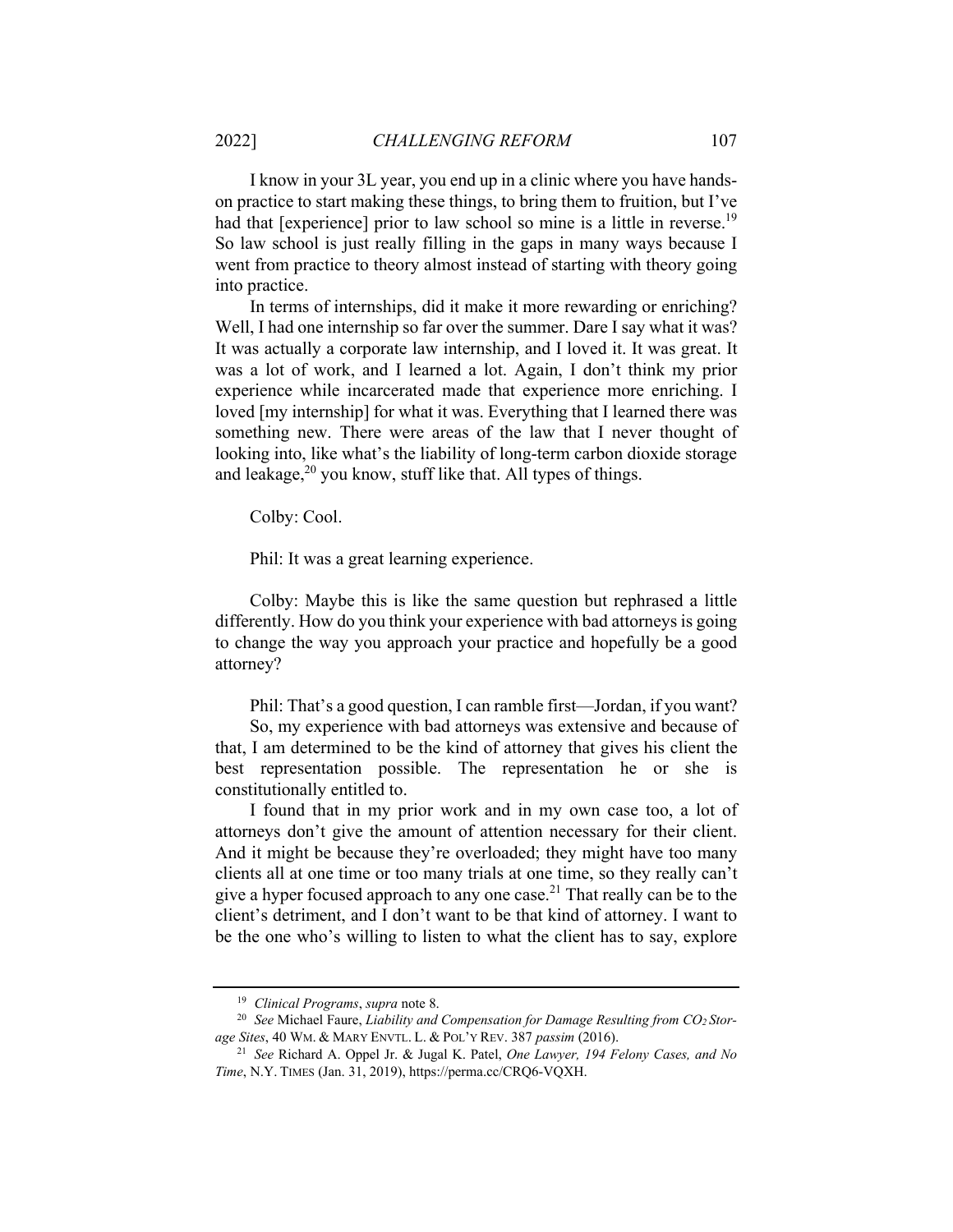new possibilities, new arguments, find the way to win, or get the best possible outcome for this client, always. In my own particular situation, I had a trial attorney—or an attorney who was supposed to be a trial attorney—tell me that all we could do was take a plea, a plea of guilty, and that he would need to charge more money. Even though he had been assigned by the court, he would need some more money to actually think of going to trial.

The whole time I wanted to go to trial because I thought I had an arguable case. You know, I could have lost too, but at the time, I was willing to take that risk, but my attorney was like "No, I don't even have time to prepare for trial, so we can't even talk about that: plea only."

Meanwhile, I had a co-defendant who was also arrested with me, and his attorney said, "No, we should go to trial. I think we can win." So, his attorney took his case to trial. Mine said, "No, we're going to take a plea. We can't win [a] trial."

Colby: And his [attorney] was also 18-B, appointed by the court?<sup>22</sup>

Phil: Yes, assigned by the court.

Colby: Not even making more money for the effort.

Phil: Yep, and they literally had the same evidence against us both. In the end, to keep the story short, my co-defendant's attorney won trial. My co-defendant was found not guilty on all counts, and meanwhile my attorney forced me to take a plea, because he refused to investigate, or prepare for trial to begin with. So same case, same evidence, same everything, two vastly different outcomes.

I spent much of my incarceration challenging my own case while trying to help others at the same time. And, it was difficult. I ended up getting a judicial hearing, an evidentiary hearing, in 2013 (finally), but even then, the judge was super biased in favor of my old attorney who came to testify at the hearing.

You could tell that for every little break that happened—like a fiveminute break—my old attorney went back into the chambers with the judge and you can see them through the open door like shaking hands, patting each other on the back, joking around and laughing and then come

<sup>&</sup>lt;sup>22</sup> N.Y. CNTY. LAW § 722 (McKinney's 2021) ("The governing body of each county . . . shall place in operation throughout the county a plan for providing counsel to persons charged with a crime . . . who are financially unable to obtain counsel. Each plan shall also provide for investigative, expert and other services necessary for an adequate defense.").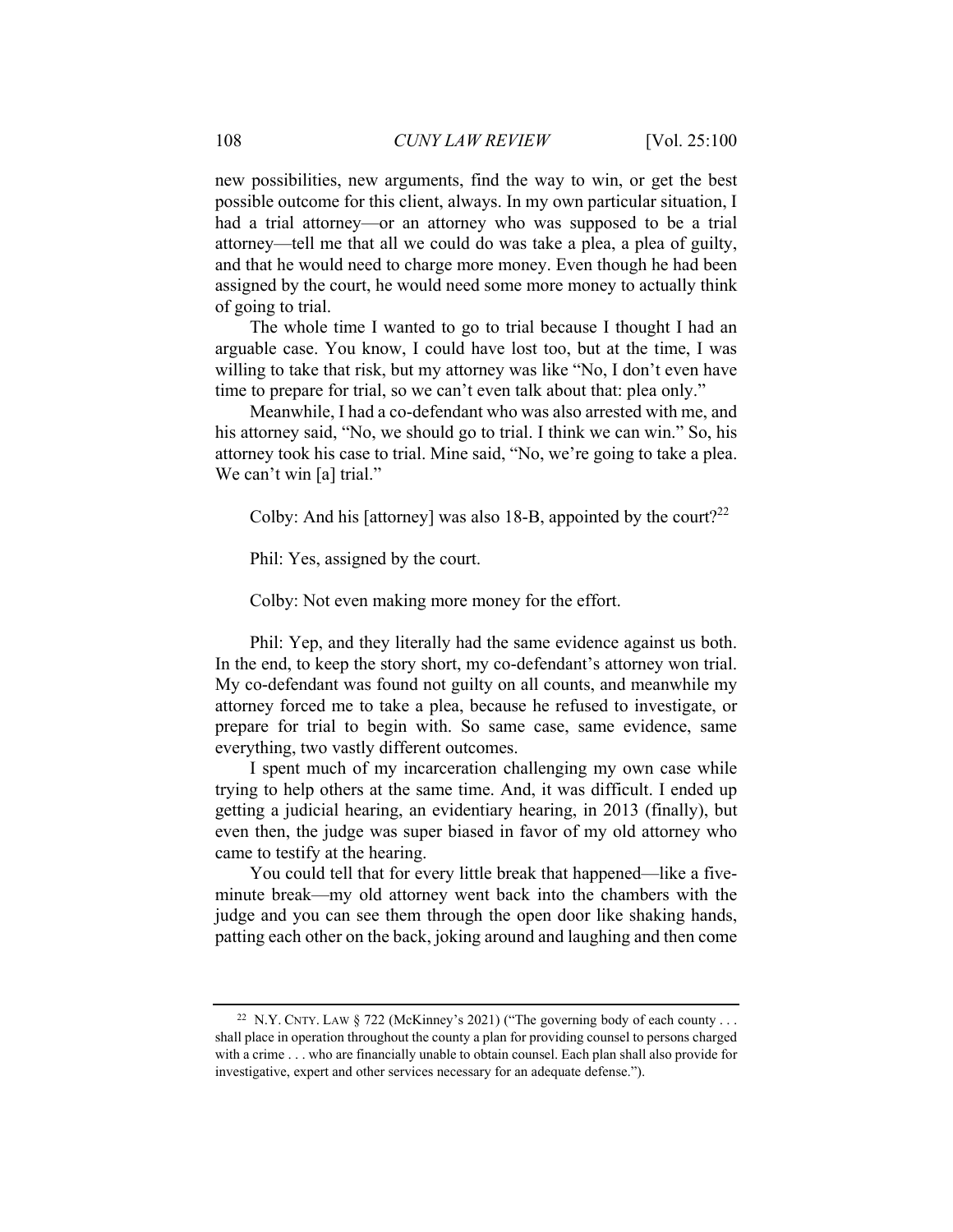back out and get back on the stand. I'm like, "What? What the hell. Like this should not be allowed."

Colby: It's tough, because you're in law school now, plus you have years of experience in all this and so you know the ins and the outs of this whole thing, but at that time you were young, and you didn't know any better. Like, you got an attorney, and you just do what they say.

Phil: Yeah, exactly. That's one of the worst things is when you first enter the system, you really don't know what's happening. You literally only have your attorney as your lifeline.<sup>23</sup> So you are going to believe almost anything that attorney says. And, if that attorney does not want to do any extra work, there is nothing you can do nothing force them to do it. And, because you also don't know what the standards are for effective representation at that time, you don't know if what your attorney is doing is actually enough or if it's something that's actually going to be detrimental to you.<sup>24</sup> Like, you just don't know. It was a terrible disadvantage to not be knowledgeable about law when I was a teenager and also getting arrested at the same time. Now, I have a lot of knowledge, from real life experience, from helping other people and law school on top of that. I wish I had my brain back then, when I was 19.

Colby: Jordan, what about you? What experience with attorneys makes you want to be a different type of attorney?

Jordan: So, my experience from my attorney—I paid her like \$15,000 for a plea, but the question you asked, I think, is something that actually goes with the whole prison environment and that's reputation, right?

So, in law, as in prison, it's always about building a reputation, right.<sup>25</sup> So, I didn't come to law school to be a shitty lawyer. I've seen plenty of shitty lawyers. I've seen guys, you know, guys' cases, guys' discoveries have plenty of mistakes. And so, you know, I was always worried about my reputation in prison, and just like I'm always going to be worried about my reputation as an attorney. That's something that has to, you know, especially starting out, it's going to have to be cultivated,

<sup>23</sup> Dina Sayegh Doll, *Criminal Justice Reform Requires Bolstering the Public Defender*, BLOOMBERG L. (Oct. 26, 2021, at 4:01 AM), https://perma.cc/5XET-KG47. 24 Geoff Burkhart, *Public Defense: The New York Story*, CRIM. JUST., Fall 2005, at 23,

<sup>25-26,</sup> https://perma.cc/BXP3-YZ3S. 25 *See* Craig Haney, *The Psychological Impact of Incarceration: Implications for Post-*

*Prison Adjustment* 77, 83 ("From Prison to Home" Conference Jan. 30-31, 2002), https://perma.cc/TP8L-L98P.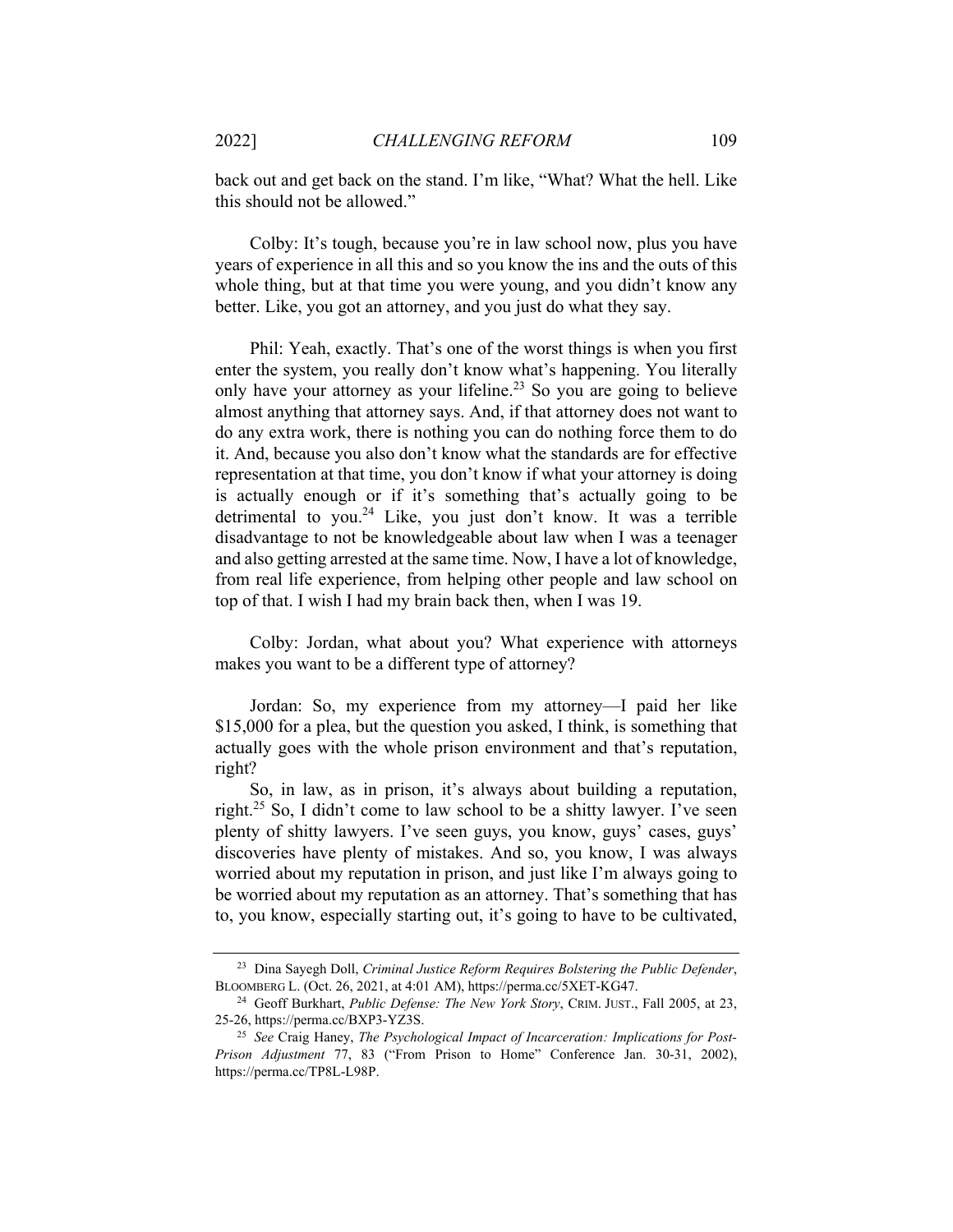and I just think hard work and diligence, honestly. I think your clients can feel that. Just having a sense of empathy, just always be reminded that you were in the "other seat" at one point. So, I think if you can just really do those two things, I don't think you would be a shitty lawyer.

Phil: What kind of lawyer was it?

Jordan: A poop lawyer.

Colby: Okay, so I get asked quite a bit to talk to prospective students or, you know, to have a relationship with our admissions department (a lot of people get it I'm not, you know, not like explaining, I guess) to speak on why law schools—which [are] historically this, elite, exclusive environment that only some people have access to—why they should open more seats up to formerly incarcerated people or to justice-impacted people in general, people with lived experiences in all different walks of life. $26$ 

Do you guys have any thoughts about that? Like, why was it a good idea for our school to accept you as a student? As we maybe advocate, mentor, look toward future classes, and maybe people are listening to this, and just like us, they're finding out for the first time that they could go to law school. Why should these schools open their doors to students like us? What do we bring to the table that's unique, and why does [the lived experience] matter?

Phil: The lived experience is what's unique. I think it goes back to something Jordan mentioned a few minutes ago about empathy, from having to sit on the other side of that table as a client and to go through these experiences. By having that first-person perspective, you know what it's like, you know what they're going through, and you can identify with them, empathize with them.<sup>27</sup> You also know the kind of representation you wish you might have had while you were on that side of the table. So, knowing these things, from having gone through them, I think can make you a better attorney. By including more people who have been impacted by the system that people are trying to change, I think it can actually cause a type of change that people in those situations really

<sup>26</sup> Formerly Incarcerated Law Students Advocacy Association, *Law School Admissions Office Talks About Criminal Records*, YOUTUBE (Oct. 29, 2020), https://www.youtube.com /watch?v=7jhFBqA24qw&t=31s. 27 Kelan Lyons, *From Prison to Practice: Connecticut Man Hopes to Start Bar Associa-*

*tion for Formerly Incarcerated Lawyers*, CT MIRROR (Aug. 2, 2019), https://perma.cc/X92S-C5ET.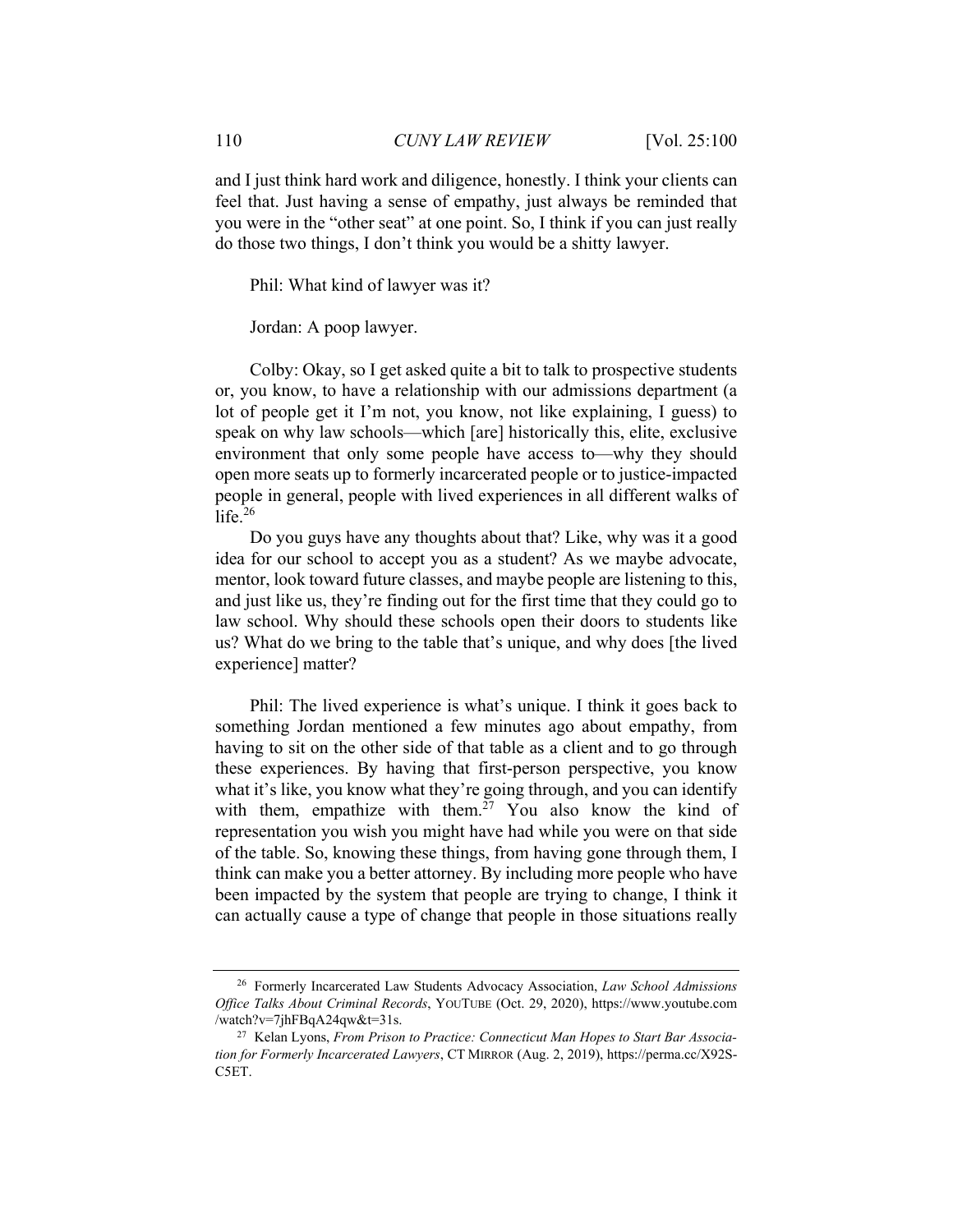need, rather than all the change being suggested from people [on the] outside of it who have never gone through those types of struggles.

I mean tons of people can help and can fight and advocate for changes, but it's different when their life has been perfect in every way, and they have not had the same struggles. They're great to have [as] allies and [they] can do a lot of good, $^{28}$  but it's something different when you get someone who's actually going through the fire and has come out on the other side and can say, "All right, now I also want to be part of the change, because I bring an insight and a perspective that's different from what others can bring." Again, I think it makes you more empathetic and willing to go the extra mile for whoever it is you're trying to help in the courtroom. I think that's why more law schools should allow formerly incarcerated people, and any other person who has gone through struggles of any type into law school.

Colby: There's a time when it's like, you don't want to talk about bad stuff from your life in your application for a school, for a job, or whatever. It sort of feels like maybe the time is coming when people who are reading those applications and selecting who gets in and who doesn't, should look for the struggles you've gone through and maybe the times you failed. In my opinion, if you are able to write about stuff like that ways that bad decisions you've made or things that have been done to you or, you know, just bad things that have happened in your life, and you are able to write about how you've overcome those obstacles, what you did afterwards, who you are now, how that fuels your fire—I think that says a lot about your character. It shows resilience, it shows a level of strength that maybe other applicants don't have.

I just thought—I always try to tell people in these events when we're asked to talk on this, I always try to say that's what you should be looking for in applicants. You want to know what kind of student can make it through law school and then make a name for themselves in the legal field, look for people who have resilience, look for people who have strength, look for people who have proven that already. I don't think that checking that box<sup>29</sup> should get your application thrown out.<sup>30</sup> I think that

<sup>28</sup> *See, e.g.*, *Criminal-Justice Reform*, WE ARE NEW YORK VALUES, https://perma.cc /L5SX-JRJA (last visited Dec. 30, 2021). 29 Anna Ivey, *Character & Fitness Addendum: Criminal and Disciplinary Disclosures on* 

*Law School Applications*, ANNA IVEY CONSULTING (Oct. 13, 2021), https://perma.cc/2UCB-NY54. 30 Scott Jaschik, *Admissions Choices*, INSIDE HIGHER ED (Nov. 4, 2019), https://perma.cc

<sup>/</sup>YLL4-CZ6F (discussing study finding "that colleges are more likely to reject applicants who report felony convictions even for minor felonies. At colleges with high crime rates, officials were more likely to reject [B]lack students.").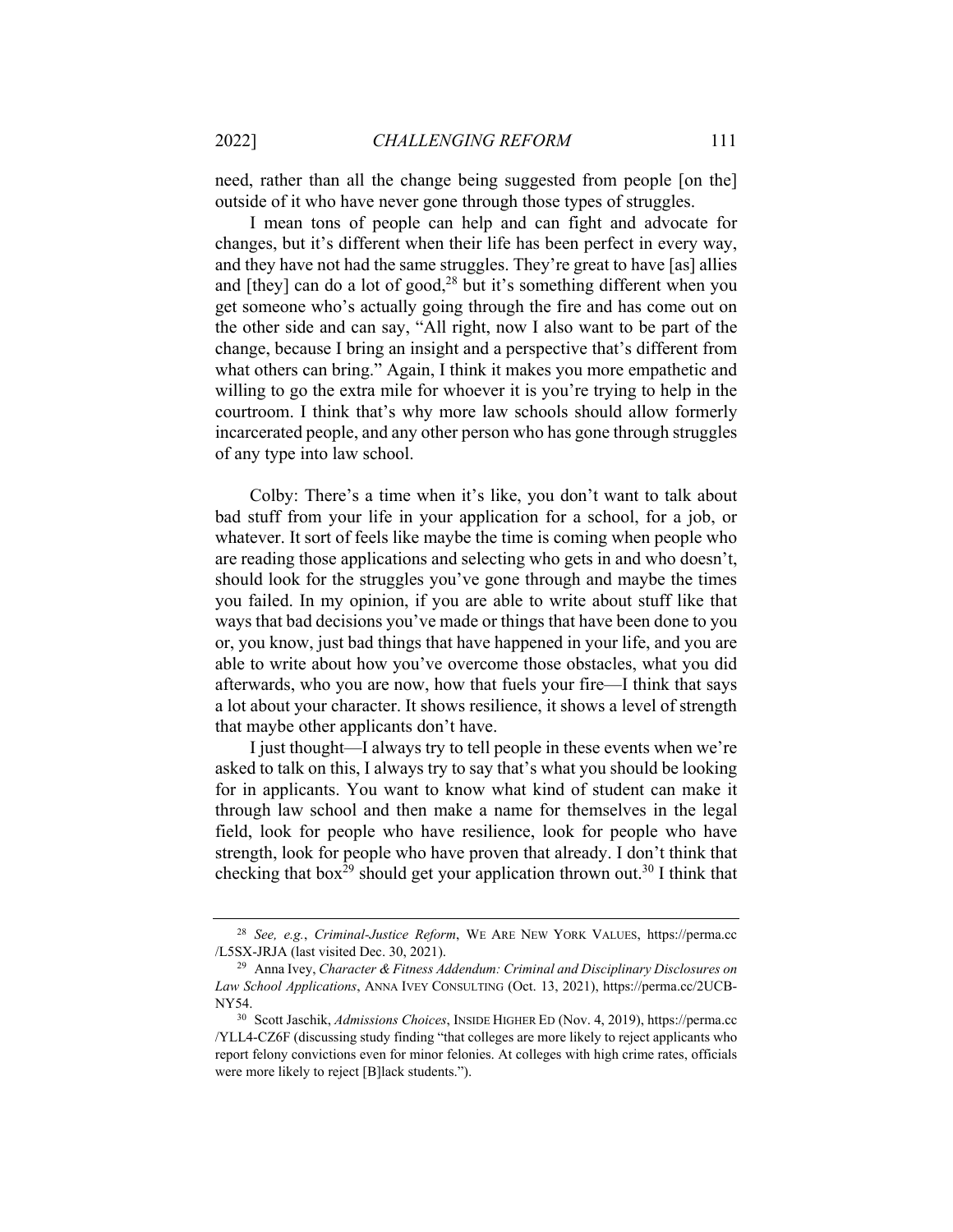should put you to the front of the line or get [someone to read your application] anyways.

Phil: Yeah, I agree, that's good. I wish more employers did things like that, because when they do, do things like that, your application and what you're writing about yourself can set you apart from other people because they realize you have gone through struggles, and you have [put] an extra effort to achieve or to get where you're at today. I think those are qualities that are easily transferable to any type of position, so any employer should want those things, but there are also a ton of employers who don't sit down for conversations like that. So, when you try to explain things like that, they might still attach a certain stigma to the information you are sharing. They would say, "Oh, (automatically) this guy cannot be trusted because he's got a conviction on his record." So, that's another thing that has still not disappeared.<sup>31</sup> The stigma is still there. There's still plenty of employers who are discriminating, but I do wish there were more who are like the type you were just describing. I also think it's up to us as formerly incarcerated people and law students and advocates *et cetera* to try to push that change and bring awareness to these issues and show people, employers particularly, the ones that don't hire from incarcerated people, that we are trustworthy. You're not defined by your past and you can still do great things. And, you know, you deserve to be given a chance. I think more employers need to hear that message and see people have actually succeeded because then if they see it happening in practice elsewhere, they might be more inclined to do it in their own companies.

Colby: I have some specific [examples of] what you were just talking about. It reminded me I have some really specific moments in my life. Where I broke a lot of people's trust and that's true, but then I have like more than ten years after that, where every day I showed up as like the most dependable guy on the job, the most dependable friend, etc. And I feel like it is true you see a conviction and it does say something about me there's some, there's some negative things about me. And who I've been, you know, like, I've let people down like, I've hurt people, etc., but you see like the timeline there and anything that's happened after that. That says a lot of good things about me too. Like you guys, other applicants. So, I do, I totally agree with what you're saying that there's

<sup>31</sup> *See* DALLAS AUGUSTINE ET AL., WHY DO EMPLOYERS DISCRIMINATE AGAINST PEOPLE WITH RECORDS? STIGMA AND THE CASE FOR BAN THE BOX, UCLA INST. RES. LAB. & EMP. 1, 4-7 (2020), https://perma.cc/FC4T-C7SZ.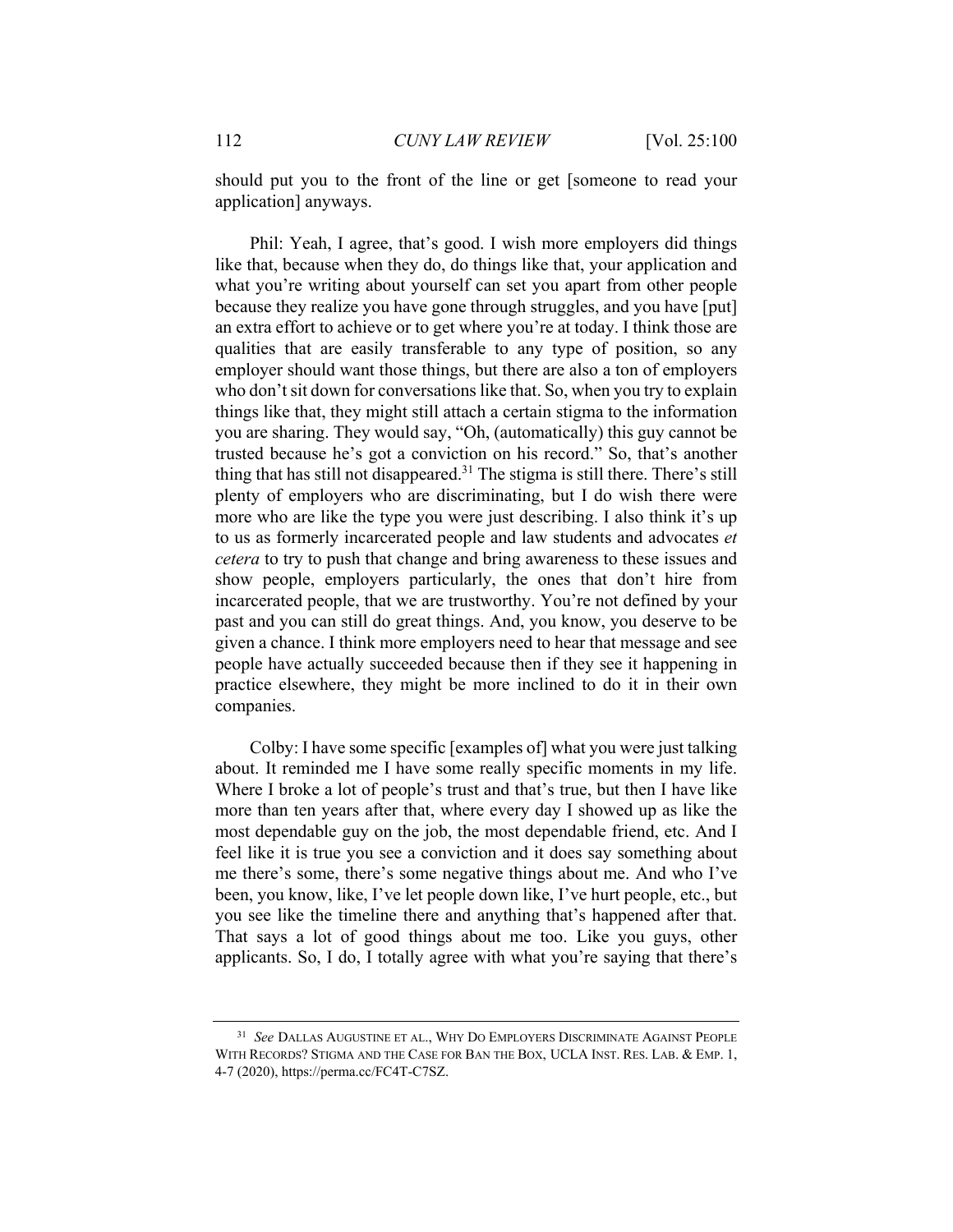like, there's more to the story than checking a box and that saying everything there is to say about you.

Phil: Yeah, so a lot of work to do in that area.

Jordan: Yeah.

Phil: To get past, to reduce the effect of the stigma that exists because of the felony conviction or any conviction.

Colby: So, we're talking about what we bring to the table, to the practice of law, the empathy. Specifically, like, I think about, I'm sitting with a client who's offered a plea deal. And I know what I'm asking when I'm asking him to take it or not take it, you know. What about when you get into some sticky situations like because of your experience with attorneys, with plea negotiations, also with prison. Let's say you're a defense attorney, now just put yourself out there, and a client is offered a plea deal that if you were in his shoes you wouldn't like, and then he's offered a chance to snitch to get himself off the hook. Now there are a lot of attorneys who are just looking for that "W" ["win"] and it may be in this guy's best interest to avoid prison and to make that decision, but because of your lived experience, this is a—this is an ethical law ethics hypo, right, that a lot of people are asked in school. But because of your lived experience, it's a different calculus because you know what you're asking either way there. So, you don't have to talk specifically on those issues.32

But the question is: exactly what goes through your mind when you imagine yourself with a client someday and knowing what you're asking them to agree to one way or another.

Jordan: So, this brings me to a conversation that I had a while back with Marc Ramirez<sup>33</sup> right when he was talking about, you know, what was I interested in doing when I got out of law school. And he broke it

<sup>32</sup> *See* Susan Bryant, *The Five Habits: Building Cross-Cultural Competence in Lawyers*, 8 CLINICAL L. REV. 33, 52-54 (2001) (discussing the five habits, in part, in the context of attorney-client relationships in which lawyers shared similarities with their clients and calling on attorneys to understand that "an important component of cross-cultural competence is to recognize that all similarities and differences have the same degree of importance in all set-

tings."). 33 *See* Marc Ramirez, BRONX DEF.'S, https://perma.cc/ETW4-LZ6P (last visited Dec. 30, 2021).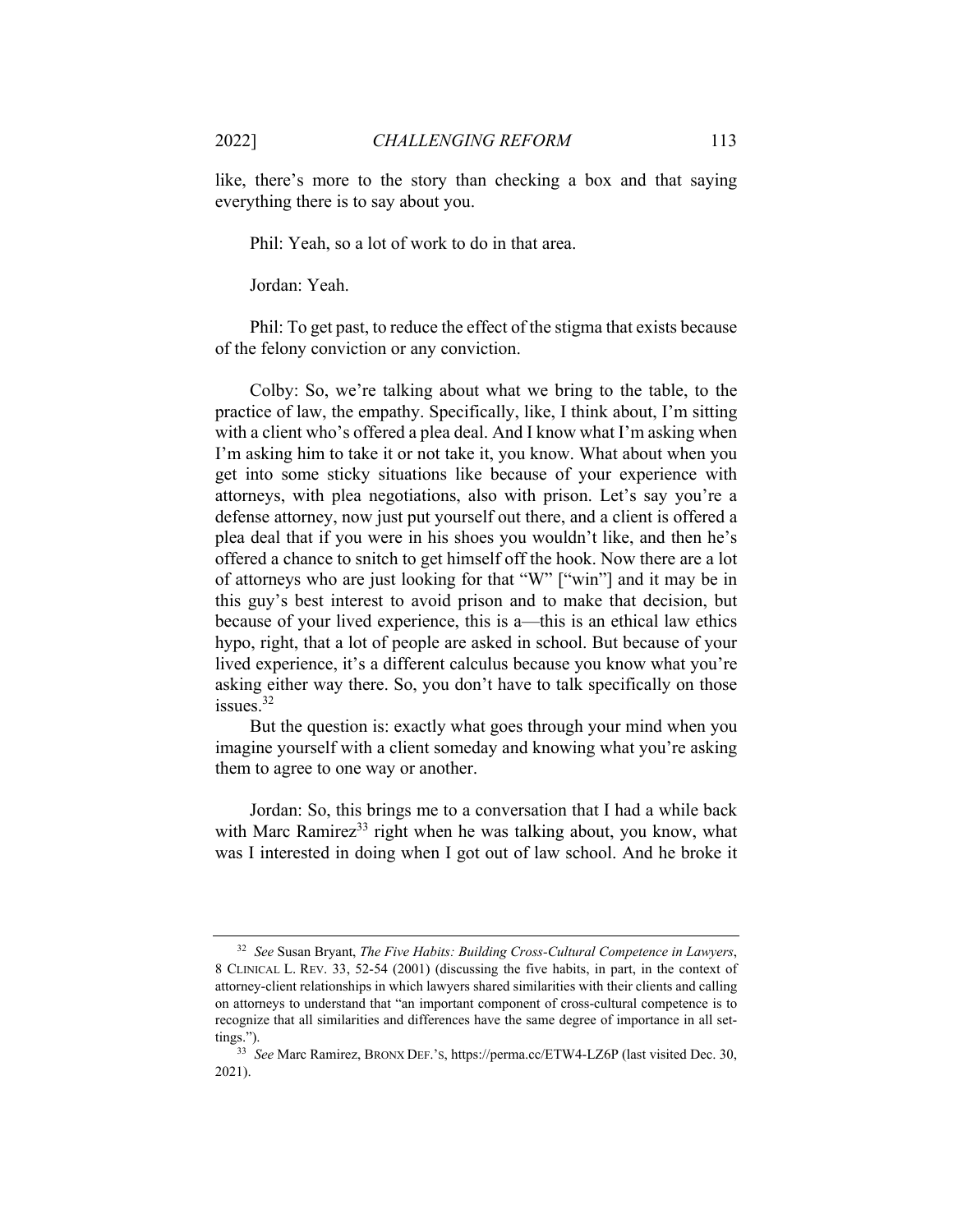down into two parts really: state public defender<sup>34</sup> [and] federal public defender,35 right? He was like, "As a state public defender you'll be taking a lot of pleas now. Like, you know, I don't know if you're comfortable with copping a lot of people out."<sup>36</sup> He was like, "But if you work as a federal public defender," he was like, "you're going to have to deal with snitching a lot because the feds have all the evidence already.<sup>37</sup> That's why they brought the case. So as a federal public defender, you're going to be dealing with a lot of telling. And I don't know if you're alright with that."

I guess the short answer is I don't know if I'm alright with that. So, I know the ultimate goal has to be the client and what's best for the client, right.38 So if an offer was brought for my client to possibly bring information on somebody else, you know what, I have to relay that information to the client, and you know what, something like that, I would do my best to just be real matter of fact about it. "This is what they want. And it's up to you." If they want my advice, I'd be more than willing to give my advice—

Colby: Yeah. That's something you bring that a lot of attorneys don't. They can't turn to their average attorney and say, "But if I do Option A or B, what does it mean for me?" But you can tell them.

Jordan: I can, and I can tell you that in the State of New York, they have snitch hunters in prison, like, that's a real thing. I also don't want to scare them from making a decision that might be best for them, too. I just want to be as matter of fact about it. I don't like it, but it is a part of lawyering.

Colby: Do you think that it's at least good that you can tell them more of the story? From your own expe[rience], just seeing what it's like inside, where the average attorney may not, they might just be trying to get them to do what's best for them and not be able to give them all—

<sup>34</sup> *See Federal Versus State Work*, U. MICH. L. SCH., https://perma.cc/2BN6-U7L9 (last visited Dec. 30, 2021). 35 *See Id*. 36 *See* N.Y. STATE ASS'N OF CRIM. DEF. LAW. & NAT'L ASS'N OF CRIM. DEF. LAW., THE

NEW YORK STATE TRIAL PENALTY: THE CONSTITUTIONAL RIGHT TO TRIAL UNDER ATTACK 15- 16 (2021), https://perma.cc/B9NA-Y4Y5. 37 *See* Daniel Donovan & John Rhodes, *The Prisoner's Dilemma Becomes the Lawyer's* 

*Dilemma: To Be a Zealous Advocate or a Judas Goat?*, 35 MONT. LAW. 8 (2010) 38 *See* N.Y. STATE RULES OF PROF. CONDUCT, Rule 1.1 *et seq*.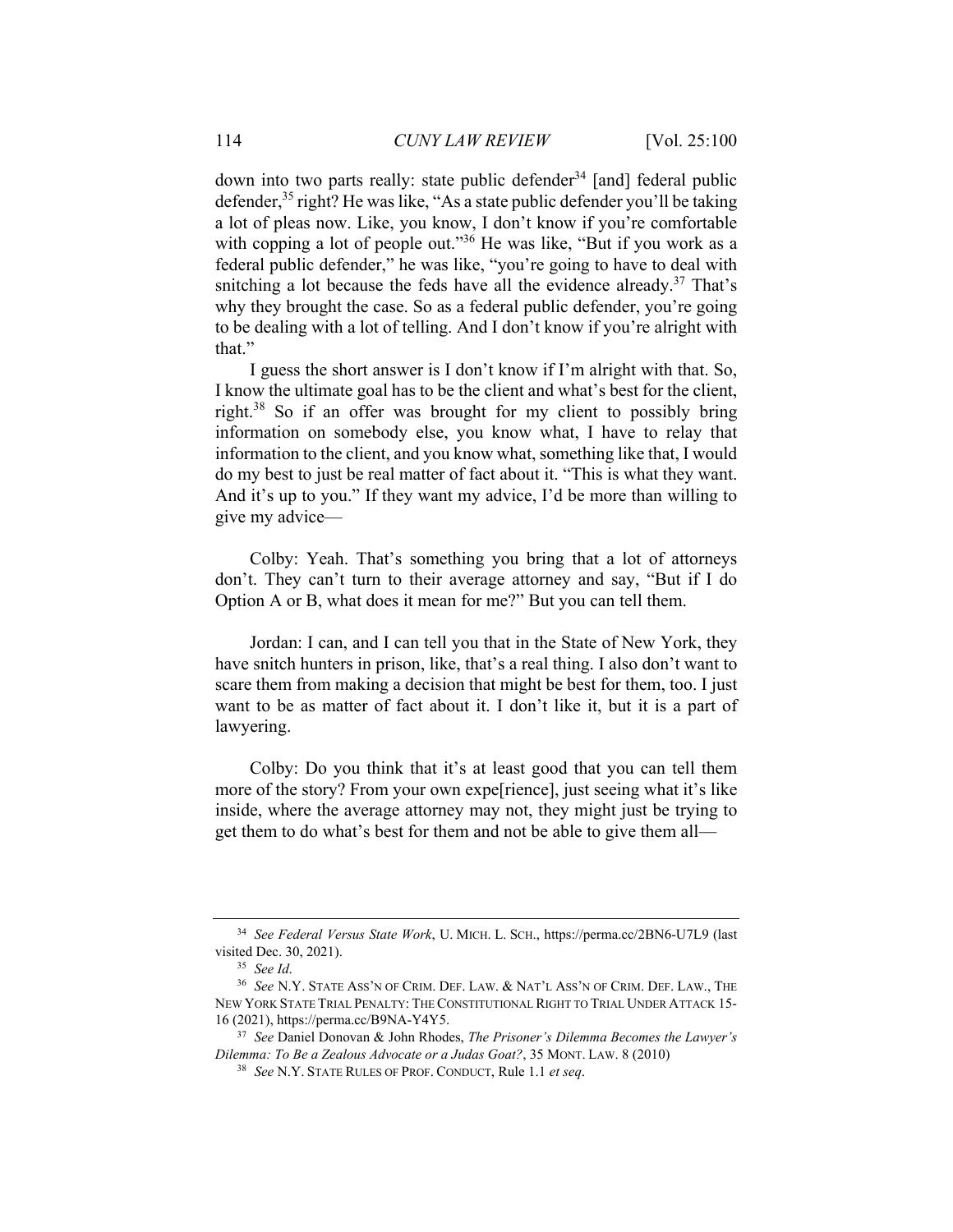Jordan: Well, I think the problem is that I don't want to scare them away from not telling when it would be, right, because I haven't seen too many good instances of somebody telling in prison and it ended up being good. You know, or they weren't housed in another part of a prison, not in general population<sup>39</sup> because they can't live anywhere else.<sup>40</sup> So there's a lot that goes into telling behind—you know, it's more than just being in a courtroom and pointing a finger. There's a lot of potential repercussions that come from it. So, I guess I don't feel no way, I guess, more or less about snitching because they're not telling on me, or any of my loved ones or friends, and it's a part of the job. So, I just want to just try and step out from myself and just be as matter of fact about what the court is looking for.

Phil: Yeah, I pretty much agree with Jordan. That's a tricky question because, you know, the lived experience is definitely, you know, something you're not gonna to forget. It's going come into your mind if you ever do have a client who has the option to cooperate with, you know, the prosecutor. Again, it should be a decision the client's gonna have to make. I'll try to counsel the client, give them some pros and cons about what it could be. A lot of people will try to avoid jail or prison at any cost, and so, they will not—there will probably be many people who don't have any problem dealing with working with a prosecutor and that way. And as officers of the court, attorneys are, you know, upholding the Constitution and supposed to provide constitutionally adequate representation and that includes doing whatever, you know, is in the best interests of the client.

I don't think I could tell the client, "No, you can't do this." Only time I think I might say, "No, don't do it," is if I feel that there's a really good chance we could win trial or hold out for a better plea. Without that component involved, I would definitely try to advocate—if I'm negotiating the deal on behalf of the client, I'd definitely have to try to advocate for some deal that does not include that particular component that way everyone is happy and the client—the client's life is a little more safe going forward, and his relatives, *et cetera*. Because you know, there's definitely retaliation in cases like that, against people who testify against other people. And that's a very real thing. And I think any attorney who

<sup>39</sup> Ryan M. Labrecque, *The Use of Administrative Segregation and Its Function in the Institutional* Setting, *in* NAT'L INST. OF JUST., RESTRICTIVE HOUSING IN THE U.S.: ISSUES, CHALLENGES, AND FUTURE DIRECTIONS 49, 49 (2016), https://perma.cc/H86R-WBTZ. 40 Jacob Gershman, *Why Life for 'Snitches' Has Never Been More Dangerous*, WALL ST.

J. (June 20, 2017, 8:00 AM), https://perma.cc/N442-QZ6H.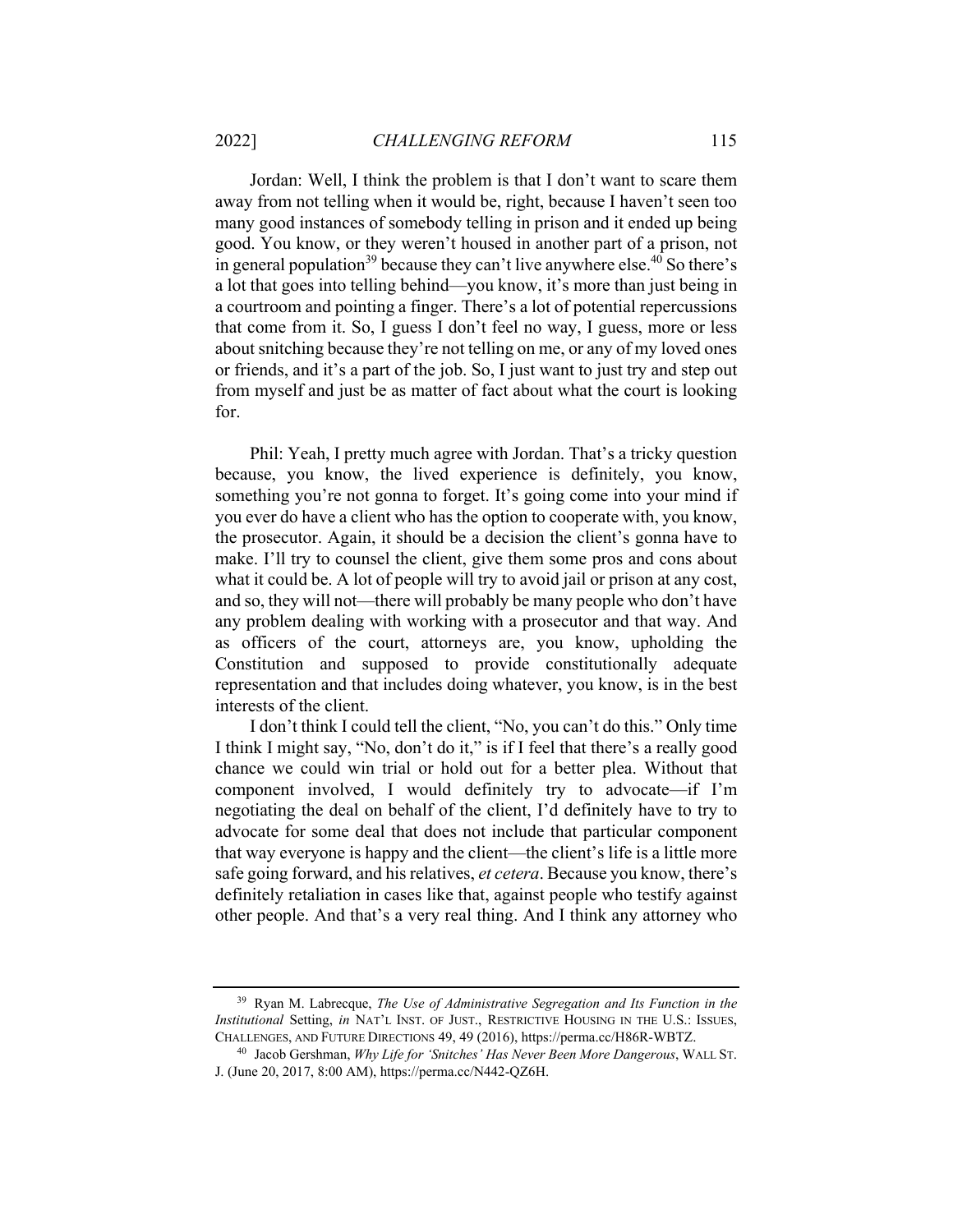thinks it isn't and just focuses only on the client, which you should do, but without knowing the real-life consequences that come after that.

Colby: And they're focused on the moment, not like what's best for them and maybe doing a little more time and not, you know, having a safer time of it. Not just winning today.

Phil: Yeah. But even though I personally wouldn't do it, like I wouldn't say, "Oh yeah, go do that." In that particular client's case, if that's the offer I have to share with them. I have to give it to him and let him decide and just give him some pros and some cons. Assess the strength of our case versus the prosecutor's case and see what he or she wants to do. That's definitely a tough question. Tough issue.

Colby: I can already tell you did good on the MPRE (Multistate Professional Responsibility Exam).<sup>41</sup>

Phil: I don't know if I did good.

Colby: Saying all the right things.

Phil: I passed it. It was good enough.

Colby: Good, good, good.

Phil: I've told you about in the past, about David Huck,  $42$  about when I did the research for him. I sent a letter to the attorney and his attorneys wrote back and said, "No, this issue has no merit. I'm not going to include it in the brief." And so, because of the Judicial Department he was in, I think the Third or Fourth Department, $43$  the rules there in that court are that once your attorney files a brief you can file a pro se supplemental brief within—I don't know if it's 30 days or 45 days after the attorney

<sup>41</sup> *Multistate Professional Responsibility Exam*, NAT'L CONF. OF BAR EXAM'RS, https://perma.cc/BB3P-DDA9 (last visited Dec. 30, 2021) ("The Multistate Professional Responsibility Examination (MPRE), developed by NCBE, is a two-hour, 60-question multiplechoice examination that is administered three times per year . . . . The purpose of the MPRE is to measure candidates' knowledge and understanding of established standards related to the professional conduct of lawyers."). 42 *See generally People v. David Huck*, 1 A.D.3d 935 (4th Dept. 2003). 43 Judicial Departments are four divisions of counties and courts within the State of New

York. *See Court Administration: Overview*, N.Y. STATE UNIFIED CT. SYS., https://perma.cc /Z9S5-V9BA (last visited Dec. 30, 2021); David Huck's case was in the Fourth Judicial Department. *See People v. David Huck*, *supra* note 42.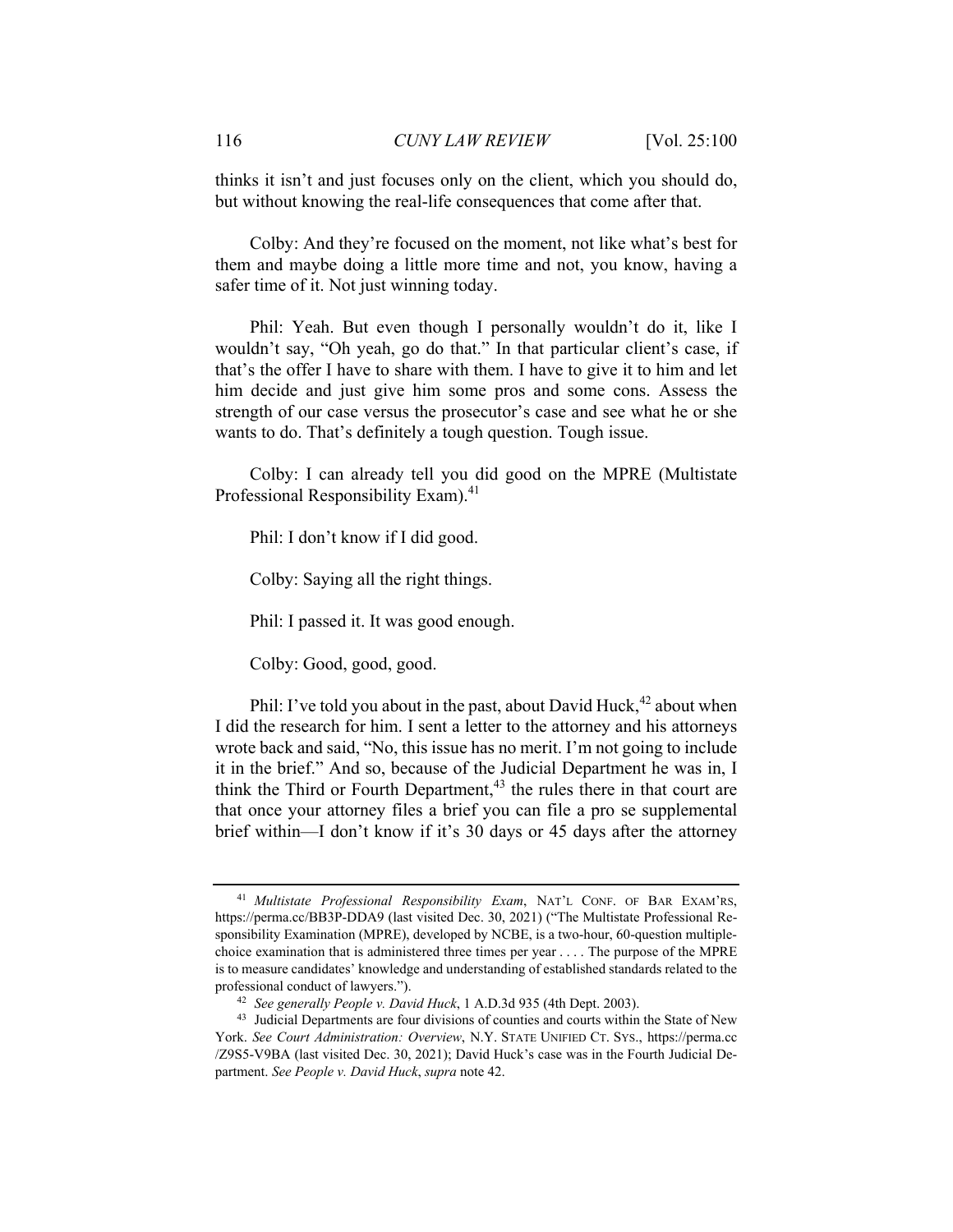filed his main brief.<sup>44</sup> Whereas in the First or Second Department, you'd have to ask permission from the Appellate Division<sup>45</sup> to file that supplemental brief, but up there you didn't have to, you can just file it as a matter of course, after the attorney files his brief. And so that guy, David Huck, when I tried to help him—I did help him—but in the beginning, I didn't want to do the work and so I gave it to his attorney, but I did the research, drafted a legal memo, and sent it to his attorney, and that's when the attorney wrote back and said, "No, this has no merit. I'm not going to include it." And so, I was like alright, well that's it, he doesn't want to do it. David Huck was like, "No, come on, Phil. If you said it's a good issue, then it's a good issue. I trust you. I need you to do something with this." I'm like, "Damn it, no." My time was already filled up. I had—I was kind of too busy to really help him any further. But I also couldn't resist the urge to not let this go, because I did know that the two issues—I found two issues I thought were good—I didn't want them to just fall to the wayside and not be argued anywhere because his attorney thought they were bad issues.

So, I said, "All right. Fine." So I did the pro se supplemental brief for him. On those two issues; one was a repugnant verdict issue and the other one was, not sure what it would be called, but it was like a legal impossibility. They used the wrong predicate felony to sustain a felony assault charge and the two charges, the underlying felony count they used was not allowed to be used as a predicate felony for the main charge because the intent elements were different. And so, I did the brief for him, the supplemental brief, filed in court, and a few months later the decision came back. And you got the decision, the first half of the court's decision talks about the attorney's main brief, and it says this issue the attorney raised has no merit, so I reject this one. Then it goes "turning now to the supplemental brief, blah blah blah, we believe this has merit. We're also going to review it in the interest of justice because it was an issue that the trial judge missed, the prosecutor missed, the trial attorney missed, so no one preserved it on the record for appellate review at all. But in New York there is an interest of justice component to appellate review that allows courts, the Appellate Division specifically, to review issues that were not preserved in lower court."46 So I had to also include a separate argument for that in this brief and they agreed and said, "Okay, this issue is serious enough. We will exercise that power to review without it being

<sup>&</sup>lt;sup>44</sup> 22 N.Y.C.R.R. § 1250.11(g)(2) (2019) (allowing a pro se supplemental brief to be filed within 45 days after counsel has mailed to the defendant a copy of the brief filed with the N.Y. Appellate Division, Fourth Department).<br><sup>45</sup> *Id.* at § 1250.11(g)(1).<br><sup>46</sup> N.Y. CRIM. PRO. L. §§ 470.15(3)(c), (6) (McKinney's 2021).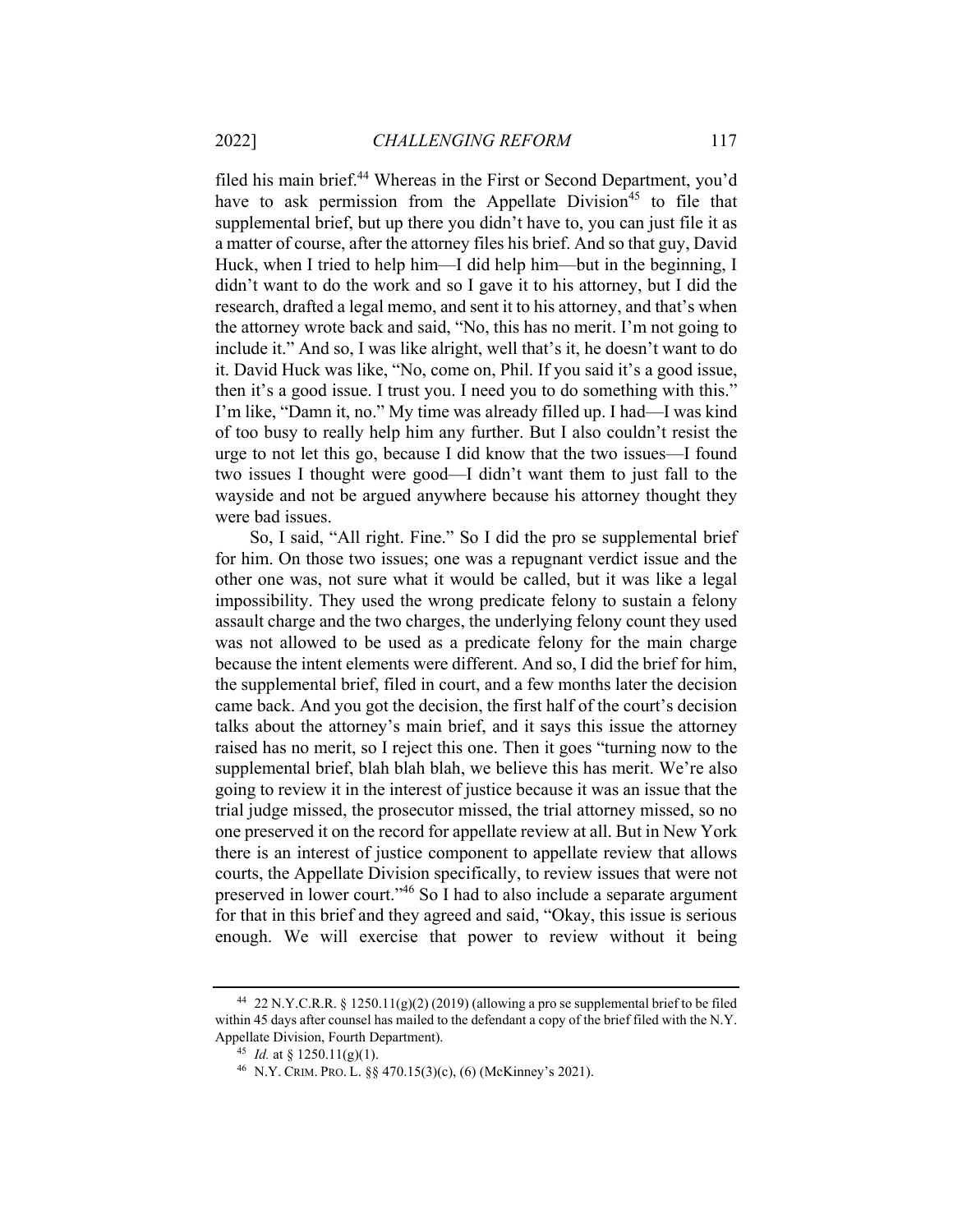preserved." And then they reversed the conviction on the legal impossibility issue I was just discussing. And so, when that conviction went out the window—he had a 14 to life sentence on that conviction and it was gone like that. And that's a case where I was a prisoner.

I learned a lot myself. I helped this guy put together the brief, mailed it in for him, and everything. And he had a paid attorney. I mean, it wasn't paid, but he was assigned by whatever the public defender was in that area.

So, someone who's been practicing law for many years told me that this issue could not help this client, so he wasn't going to raise it, so he didn't raise it. Luckily, I knew what I was talking about, and I raised it anyway and that's what got him the reversal. But had he not met me, or had I not done the work, he would have still been sitting in prison with a 14 to life sentence because his attorney who went to law school, did all the stuff, passed the bar and helped other people, decided that this issue wasn't worth arguing. That's the kind of thing you're not going to see in a law journal because I was a prisoner doing this. You're not gonna see that in a book somewhere. So that's definitely an example I think of lived experience that can constitute legal scholarship. There's so much [that] went into that and also opens the door on all types of legal problems about attorneys being able to issue spot correctly and knowing when what issues do have merit and when to include an issue even if you think it doesn't have merit or could be somewhat meritorious. There was no reason for that attorney to say no to that issue; he only raised maybe two or three other issues in his brief.

Jordan: Sounds like the kind of attorney who wouldn't listen to you just because you were an inmate.

Phil: That's another thing, too. So yeah, so a lot of attorneys, what's the word?

Jordan: Pompous asshole?

Colby: They dismiss you. They're dismissive.

Phil: Definitely very dismissive of anyone who does not have a law degree telling them how to practice. And so when he got the letter from me I'm sure he looked at it and was like, "This dude is locked up. My client should not be listening to anybody who's locked up. I'm the attorney. I know how to do my job." That kind of thing. That's always present with attorneys.